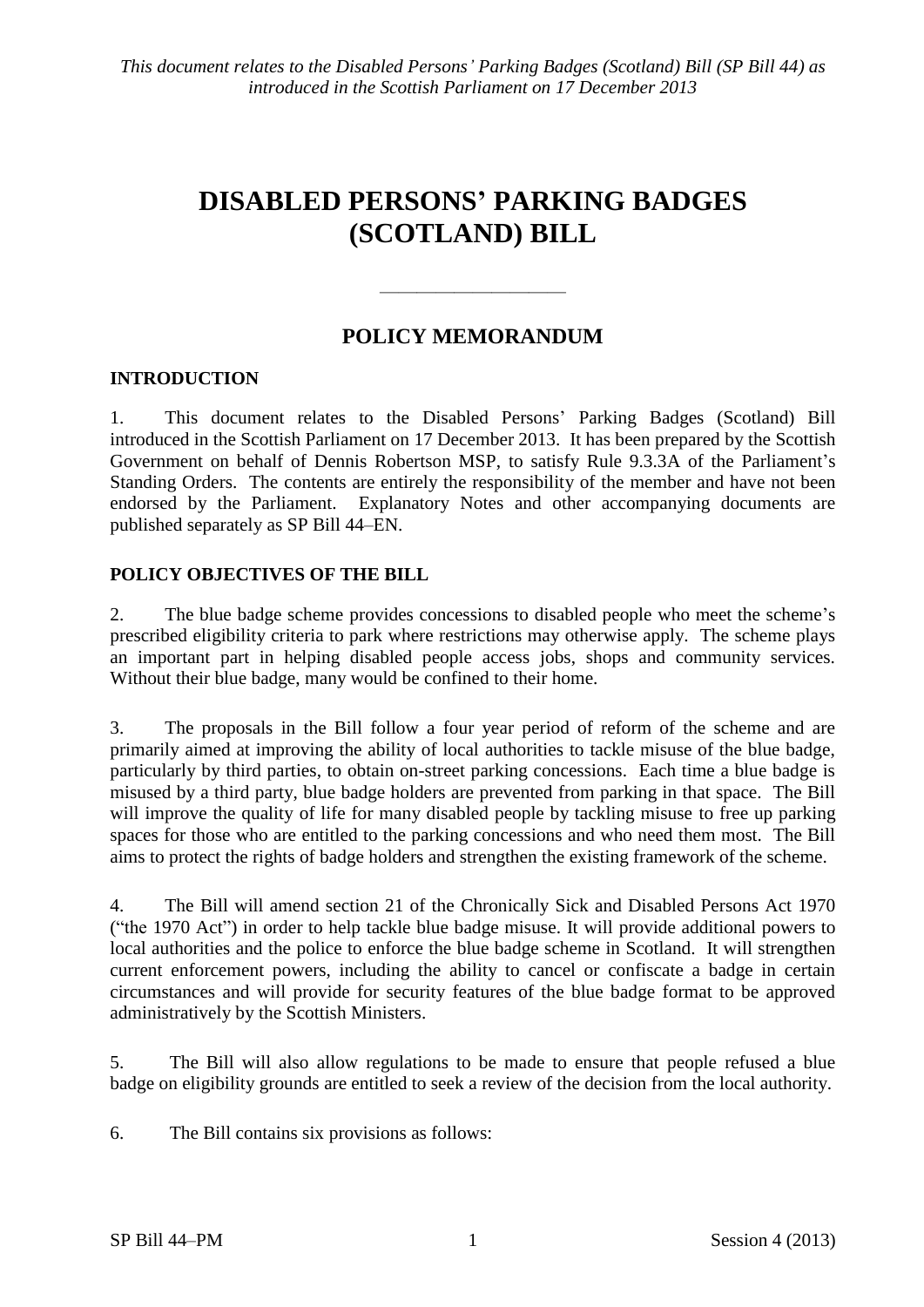- **Section 1 Form of badge** amends section 21(1A) of the 1970 Act to provide that the form of a blue badge must fulfil any requirements specified in regulations or set administratively by the Scottish Ministers.
- **Section 2 – Power to cancel badge** provides a power for local authorities to cancel badges which are no longer held by the person to whom they were issued (either because they have been lost or stolen or for other reasons).
- **Section 3 Power to confiscate badge** extends the provision which currently allows a constable or other enforcement officer to examine a blue badge so as to also allow confiscation of the blue badge where it is apparent that the badge should have been returned to the local authority within the requirements of the regulations, or has been cancelled or misused or forged.
- **Section 4 - Offence of using cancelled badge** makes amendments of section 21(4BZA) of the 1970 Act and section 117(1ZA) of the Road Traffic Regulation Act 1984 Act ("the 1984 Act"). These provisions relate to the wrongful use of a blue badge while driving or parking a vehicle. It is made an offence to use a badge that should have been returned to the local authority as provided for in the regulations. The wrongful use of a badge that has been cancelled by the local authority will also be an offence. (A person committing one of these offences will be liable on summary conviction to a fine not exceeding level 3 on the standard scale.)
- **Section 5 Enforcement officers** provides a power for local authorities to designate certain persons (other than parking attendants in uniform) to examine and retain badges in pursuance of matters relating to fraud or misuse of a blue badge. Unlike parking attendants, these officers would not be required to wear uniform, but would need to carry identification.
- **Section 6 – Review of local authority decision** allows the making of regulations to require local authorities to have review processes in place for applicants who have been refused a blue badge on grounds of eligibility.

## **BACKGROUND**

7. The Disabled Persons' Parking Badge scheme was introduced throughout the UK in 1971 (originally known as the orange badge scheme). The scheme is now commonly referred to as the blue badge scheme ("the scheme") and the disabled persons' blue badge is mutually recognised throughout the European Union. Local authorities are responsible for the administration of the scheme. The badge itself is produced and distributed through a central point and the design of the badge is the same for Scotland, England and Wales, incorporating security features to the same standard as those contained in a British passport.

8. In Scotland, the blue badge scheme provides parking concessions to enable badge holders to park without charge or time limit in otherwise restricted on-street environments (on-street parking meters, pay and display parking bays, designated disabled parking bays) and to park on single and double yellow lines, provided it can be done safely and with attention to loading or other local parking restrictions.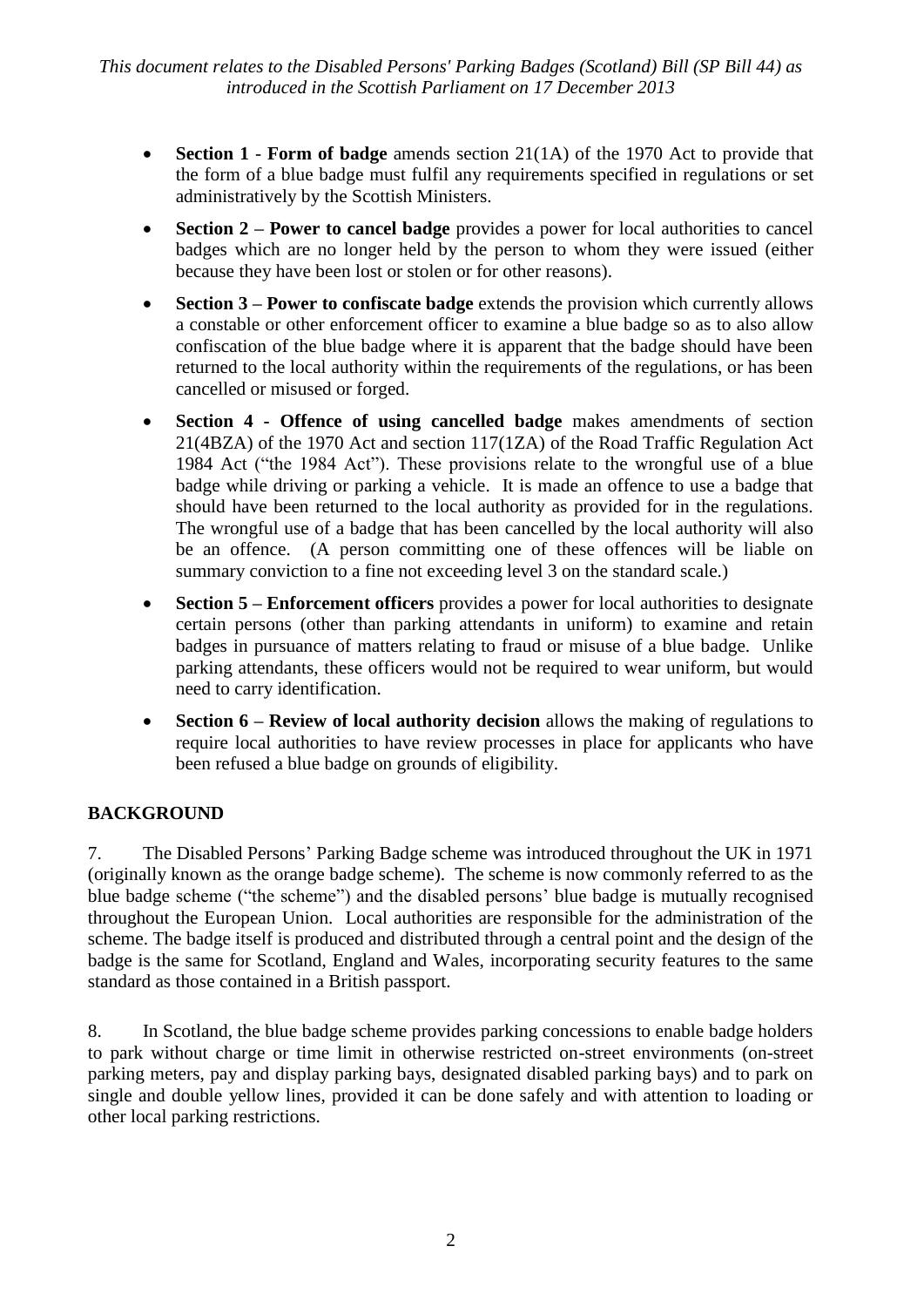9. The scheme is open to disabled people who meet the eligibility requirements set in legislation. Blue badge holders must be present in the vehicle, irrespective of whether they are travelling as a driver or a passenger, for valid use of the badge. Badges are normally issued for a period of three years.

10. Having a blue badge allows people to be independent with their travel arrangements, enabling them to access jobs, shops and other services and to lead full and active lives. At 31 March 2012 there were 263,000 badges on issue in Scotland (around 3000 of these are issued to organisations which are responsible for the care and transport of persons who would qualify for a blue badge).

11. The blue badge scheme does not apply to off-street car parks, for example supermarkets and airports. However, many private car park owners permit badge holders to access disabled parking bays or to have free access to other facilities such as work place parking bays.

#### **Existing legislation**

12. The primary legislation for the scheme is contained in section 21 of the 1970 Act. This is supported by secondary legislation in the Disabled Persons' (Badges for Motor Vehicles) (Scotland) Regulations 2000 (S.S.I. 2000/59), as amended. The Regulations provide the operational requirements for the scheme, including:

- the form of badge;
- the description of disabled person to whom a badge may be issued (eligibility criteria);
- the circumstances and manner in which a badge may be displayed;
- $\bullet$  the period of issue of a badge;
- the circumstances in which a badge must be returned;
- the cases in which an authority may refuse to issue badges;
- the fee which may be charged for the issue of a badge;
- the conditions (relating to the misuse of badges) which must be met if an authority is to refuse to issue a badge;
- the conditions (relating to the misuse of badges) which must be met if an authority is to require the return of a badge;
- the procedure for appeal where a local authority requires the return of a badge; and
- the badges issued outside Great Britain which may be recognised.

#### **Blue Badge enforcement provision in current legislation**

13. Subsections (4B), (4BA) and (4BB) of section 21 of the 1970 Act respectively make it an offence to drive a vehicle displaying a disabled persons' badge that is not issued under section 21 and displayed in accordance with regulations, provide "constables" (who include police officers, police traffic wardens and local authority parking attendants) with a power to inspect badges, and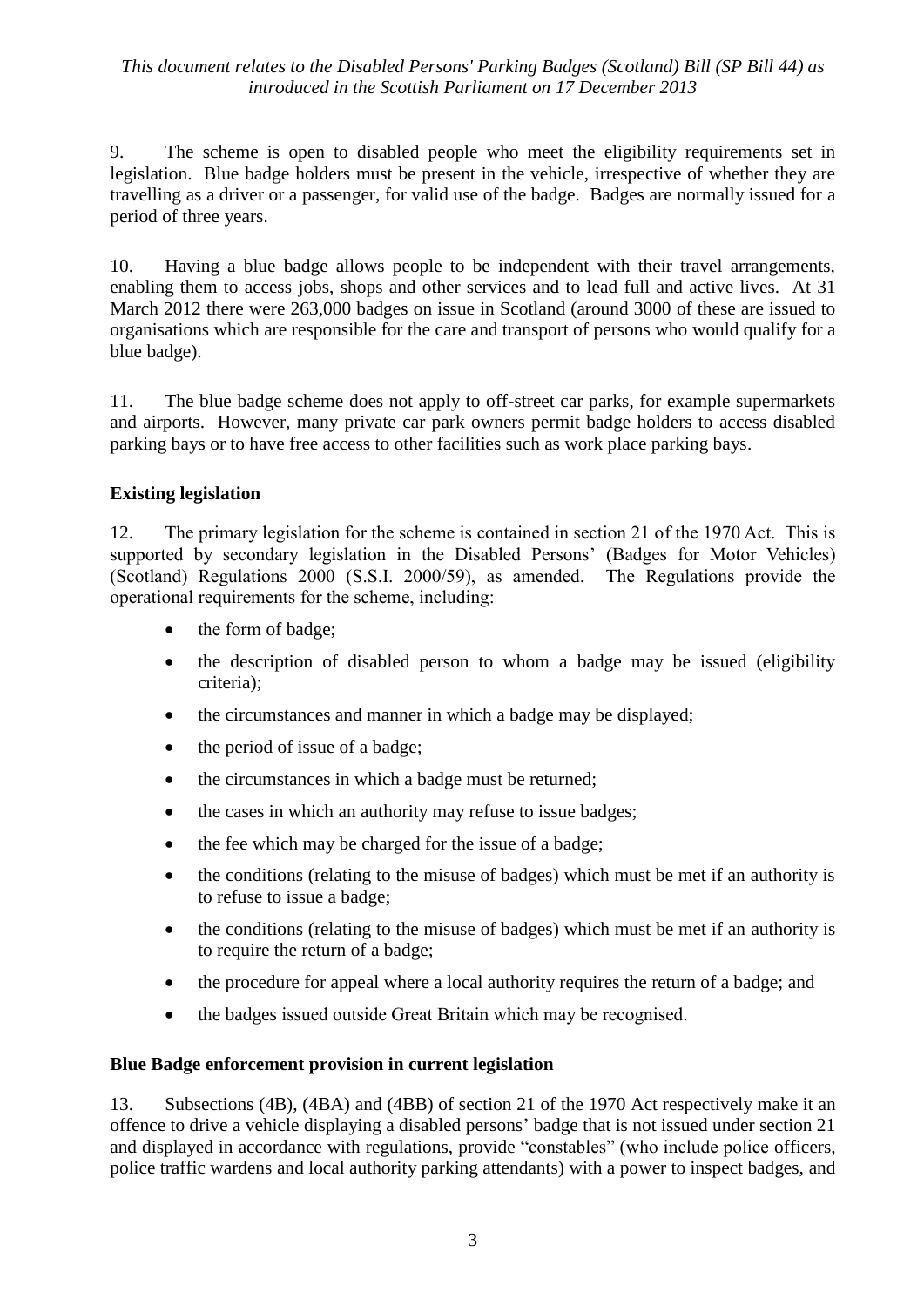make it an offence not to produce a badge for inspection when required to do so. Police officers also have powers under other legislation to confiscate a badge.

14. Section 115 of the 1984 Act makes it an offence to use, lend or allow use of a blue badge with intent to deceive or to make or have in one's possession anything so closely resembling a blue badge as to be calculated to deceive.

15. Section 117 of the 1984 Act makes it an offence to park a vehicle displaying a disabled persons' badge unless it has been issued under section 21 of the 1970 Act and is displayed in accordance with the regulations made under it.

#### **Parking enforcement – current arrangements**

16. The responsibility for on-street parking enforcement is for the police and local authorities. The police are responsible where parking remains criminalised and Police Scotland use police officers or police traffic wardens to enforce parking restrictions. At the time of writing this memorandum, Police Scotland has announced a review of the traffic warden service provision throughout Scotland.

17. Local authorities are responsible in areas where parking has been decriminalised and use uniformed parking attendants to impose Penalty Charge Notifications for parking infringements. (Local authorities might also contract out this service to private companies).

18. The Road Traffic Act 1991 introduced provisions enabling the decriminalisation of most non-endorsable parking offences and the relevant provisions of the 1991 Act were commenced in Scotland in June 1997. This allowed for significant change to be made to parking enforcement in a number of council areas and a change to the service provision by the then local police forces.

19. Currently 12 local authorities operate Decriminalised Parking Enforcement ("DPE"). These are Edinburgh City, Glasgow City, Aberdeen City, Perth and Kinross, South Lanarkshire, Dundee, Renfrewshire, East Ayrshire, South Ayrshire, Fife, East Renfrewshire and East Dunbartonshire. Inverclyde and Argyll and Bute have also applied to Transport Scotland to operate DPE and are currently going through the application process.

20. In off-street parking areas, responsibility for enforcement lies with the local authority where the local authority owns and operates the car park and with the relevant private operators in the case of private car parks.

21. The misuse of a blue badge is a criminal offence and the potential penalty is therefore more serious than that imposed for a parking infringement. The provisions of section 21 of the 1970 Act make it a criminal offence to display a blue badge that does not conform to the regulations. This offence can attract a fine of up to £1,000. Failure to allow examination of a blue badge by a police officer, traffic warden or parking attendant can also attract a fine of up to £1,000.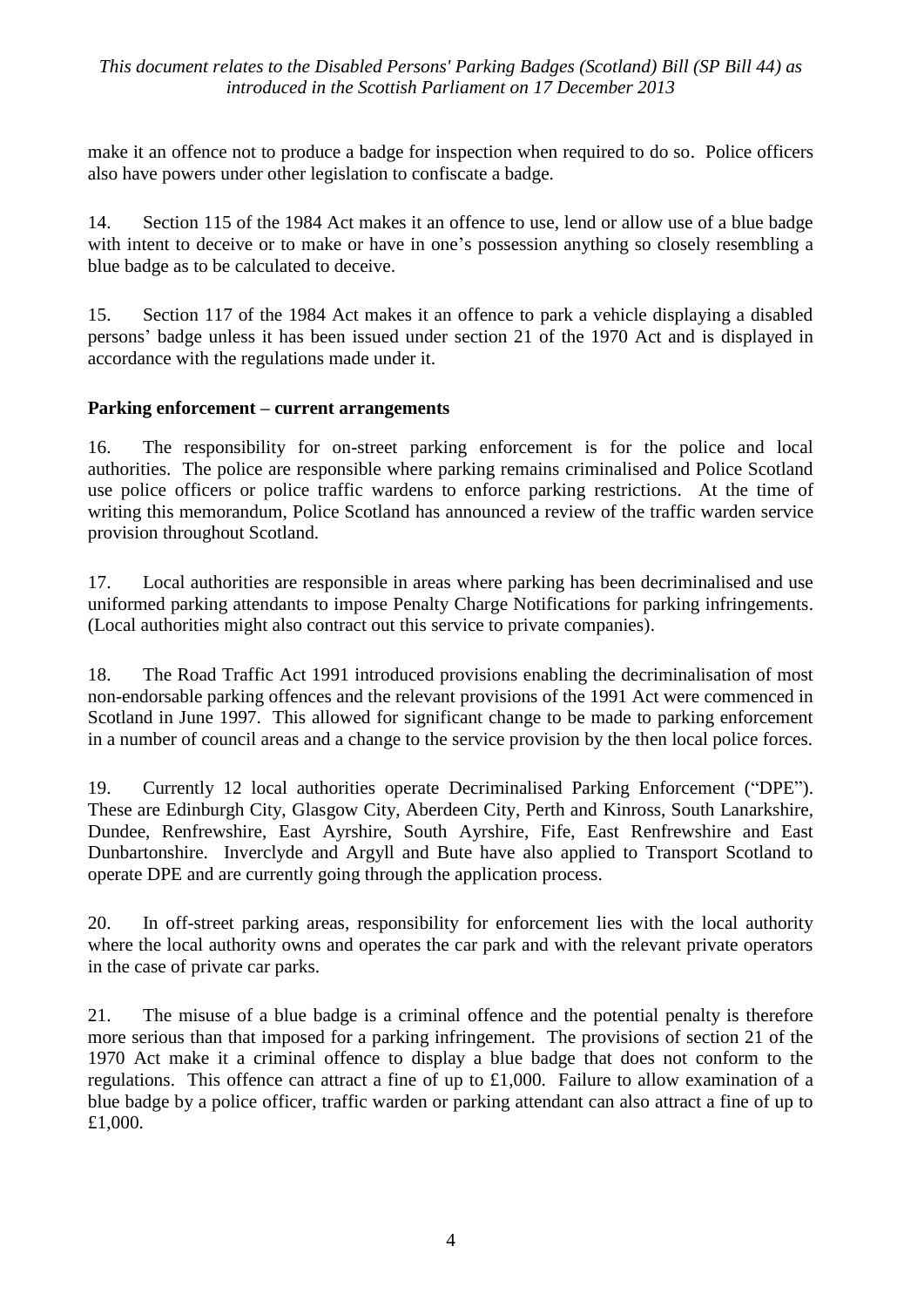22. Misuse of a blue badge can range from inadvertent misuse, for example, by a family member who simply does not know the rules of the scheme or blatant and deliberate misuse by an individual who is not entitled to a blue badge to obtain free parking concessions for their own benefit. This prevents blue badge holders accessing these parking spaces.

23. Common forms of blue badge misuse have included:

- family members or carers using a badge, with or without the knowledge of the badge holder;
- family members using badges after the badge holder has died;
- applications being made using a deceased person's name and details;
- applications made by people using false identities or who misrepresent themselves or who make false statements about their disability;
- badges being copied and forged;
- badges being tampered with to alter the expiry date;
- badges being falsely reported as "lost", so that holders can be issued with replacements that are then used in more than one car or by family members; and
- badges being stolen from cars for illegal re-sale.

24. Police and local authorities work together to investigate and report cases of misuse and fraudulent use of a blue badge to the Procurator Fiscal who will decide what action to take in individual cases. For example, Glasgow City Council and the police carry out joint operations, targeting specific hot spot areas where the misuse of blue badges is a regular occurrence. These operations are resource intensive and have to be repeated at regular intervals. The blue badge can have a substantial financial value as it provides a concession to parking charges in areas where there is on street metered parking or in council run car parks. This can contribute to the incentive to abuse the scheme, particularly in urban areas where parking charges can be high.

#### **Research**

 $\overline{a}$ 

25. ODS Consulting was commissioned by Transport Scotland in 2012 to carry out research on "*The Use and Value of the Blue Badge Scheme*<sup>1</sup> *".* The researchers carried out 819 telephone interviews with blue badge holders and the parents of children with badges. They found that for badge holders the "*greatest value of the badge was securing their independence and ability to get out and about allowing a certain quality of life*".

26. Abuse of the scheme reduces the number of on-street disabled parking bays and other onstreet parking spaces available for use by genuine blue badge holders. This results in badge holders being unable to access services in the community. The research shows that the blue badge plays a vital role in enabling people with mobility problems to live their lives as fully as they can. In the telephone survey carried out by ODS Consulting, 76% (624 out of 819) said that

<sup>&</sup>lt;sup>1</sup> Social Research, *[The Use and Value of the Blue Badge Scheme](http://www.transportscotland.gov.uk/strategy-and-research/publications-and-consultations/j247081-00.htm)* (October 2012, ISBN:978-1-908181-60-2) [http://www.transportscotland.gov.uk/strategy-and-research/publications-and-consultations/j247081-00.htm.](http://www.transportscotland.gov.uk/strategy-and-research/publications-and-consultations/j247081-00.htm)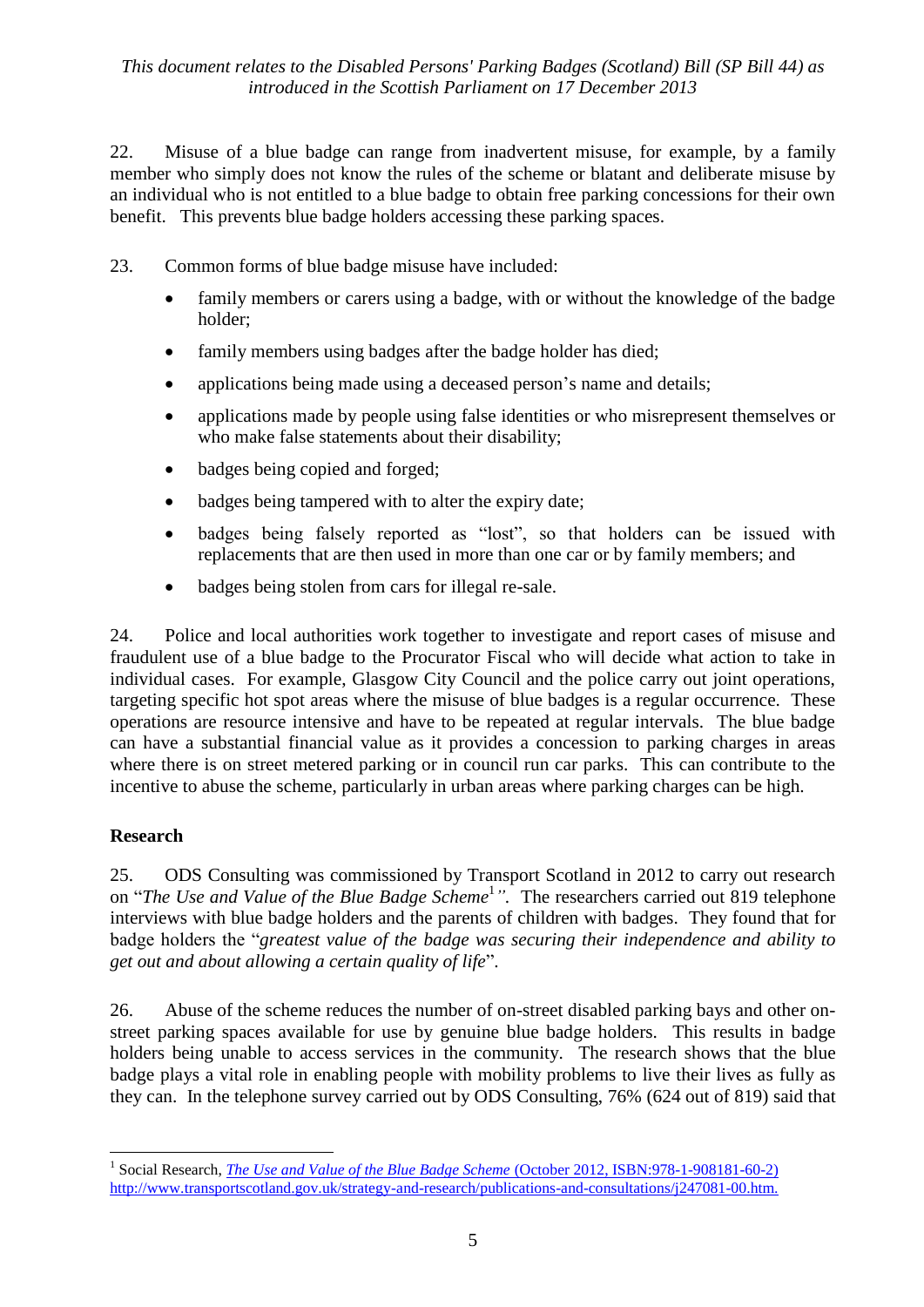without their badge they would go out less often. Additionally, in focus groups some badge holders said that they would not be able to go out at all.

27. The research also found that 83% (679 out of 819) of blue badge holders in Scotland had experienced misuse of blue badges or disabled persons' parking spaces, and 52% (424 out of 819) regularly experienced misuse. Misuse is seen as a major problem by a majority of badge holders (52%), (425 out of 819).

28. Nearly half of badge holders surveyed (49%) considered that the blue badge scheme was not adequately enforced. In focus groups, badge holders expressed concerns about inadequate enforcement. They also held the view that traffic wardens and local authority parking attendants were not always clear on the rights and responsibilities of blue badge holders. No member of the focus groups had ever heard of anyone being prosecuted for misusing a blue badge. This may explain why half of them felt the scheme was not adequately enforced.

29. There are no statistics on the level of blue badge misuse in Scotland. However Department for Transport research in  $2008<sup>2</sup>$  in English local authorities found that between 1% and 3% of badges were replacement badges for lost and stolen badges, many of which turned up being used by family members. Further Department for Transport research in 2010<sup>3</sup>, in local authorities in England, suggested fraud levels of between 2% and 4%. This estimated average includes highly pressurised cities such as London and it is assumed that the Scottish average will be less. A level of just over 1% would equate to around 2,500 forged or fraudulent badges in Scotland.

30. Although there are no definitive numbers for the whole of Scotland, there is evidence for the reality of the problem. As an illustration, the City of Edinburgh Council typically reports 20- 30 of the more serious examples of blue badge fraud or misuse to the Procurator Fiscal each year. The costs to local authorities in terms of lost parking revenue can be significant. The cost to the Council of someone misusing a badge every day for a year in Edinburgh could be up to £6,000.

#### **Programme of reforms**

31. The Scottish Government has worked with the Department for Transport and the Welsh Government over the last four years to reform and modernise the blue badge scheme. The aim of the reform programme was to create a more consistent and unified scheme across the UK, to ensure that only those who meet the statutory criteria hold a blue badge and to ensure that the scheme is able to deal with future pressures and demands.

32. Reform of the scheme was informed by the Scottish Government's consultation on blue badge reform which took place in October  $2010<sup>4</sup>$ . To support the reform process, the Scottish Government established a blue badge reform working group with representation from the

<sup>&</sup>lt;u>.</u> <sup>2</sup>[http://webarchive.nationalarchives.gov.uk/+/http:/www.dft.gov.uk/transportforyou/access/bluebadge/reform/reform](http://webarchive.nationalarchives.gov.uk/+/http:/www.dft.gov.uk/transportforyou/access/bluebadge/reform/reformstrategy/bbreformstrategy.pdf) [strategy/bbreformstrategy.pdf](http://webarchive.nationalarchives.gov.uk/+/http:/www.dft.gov.uk/transportforyou/access/bluebadge/reform/reformstrategy/bbreformstrategy.pdf)

<sup>3</sup> [http://assets.dft.gov.uk/publications/blue-badge-reform-enforcement-evidence-base/blue-badge-reform](http://assets.dft.gov.uk/publications/blue-badge-reform-enforcement-evidence-base/blue-badge-reform-enforcement-evidence-base.pdf)[enforcement-evidence-base.pdf](http://assets.dft.gov.uk/publications/blue-badge-reform-enforcement-evidence-base/blue-badge-reform-enforcement-evidence-base.pdf)

<sup>4</sup> [Blue Badge Reform Consultation Document](http://www.transportscotland.gov.uk/files/documents/roads/Blue_Badge_Reform_-_Consultation_-_Consultation_Document.pdf) and Blue Badge Reform - [Analysis of Consultation](http://www.scotland.gov.uk/Publications/2010/12/22153337/0)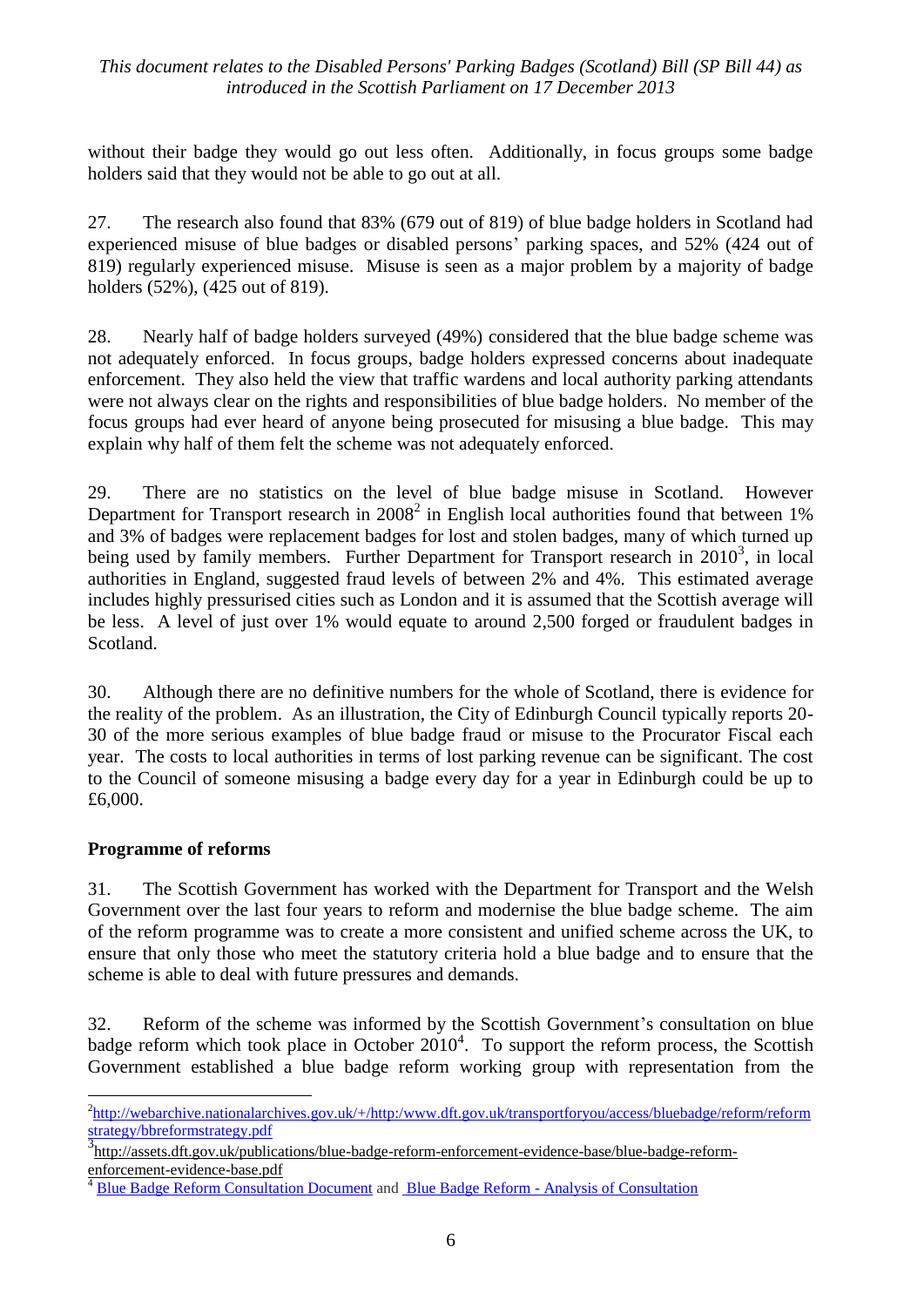Convention of Scottish Local Authorities ("COSLA"), local authorities, the voluntary sector, health service, College of Occupational Therapists, the police and the Mobility and Access Committee for Scotland. The reform process was also assisted by the findings of the Department for Transport research *"Improving Blue Badge administration, assessment and enforcement: good practice review"* (July 2011).

- 33. The reforms included:
	- the introduction from 1 January 2012 of a central database of all new badges issued, with key information on badge holders;
	- significant anti-fraud design improvements to the design of the new blue badge to prevent misuse and abuse;
	- local authorities being able to refuse to issue a badge or withdraw badges following a single relevant conviction in relation to misuse of a badge by a badge holder (rather than three previous convictions); and
	- the introduction from 1 September 2012 of Independent Mobility Assessments delivered by occupational therapists or physiotherapists who assess those applicants where there is uncertainty as to whether they meet the "*unable to walk or virtually unable to walk*" eligibility criterion. The aim was to provide greater consistency of practice and maximise efficiencies compared to assessment practice which in the past relied upon assessment by the applicant's own GP.

34. As part of the 2010 consultation, the Scottish Government also signalled its intention to provide improved enforcement powers to local authorities and canvassed views on giving local authorities new or amended powers to tackle misuse of the blue badge scheme. It proposed to give powers to local authorities to confiscate badges that have been cancelled and/or are being misused by a third party for their own benefit. 450 respondents agreed that local authorities should have these powers, out of a total of 509 responses.

#### **Consultation on this Bill**

35. In recognition of this earlier support to tackle blue badge misuse, Dennis Robertson MSP submitted his draft proposal for the Disabled Persons' Parking Badges (Scotland) Bill on 18 December 2012. This was accompanied by a consultation which made the case for amending the law in Scotland and covered six specific areas. The consultation document has been published on the Parliament's website along with an analysis of the responses<sup>6</sup>. Copies of or links to it were sent to a wide range of stakeholders including local authorities, the police and voluntary sector organisations.

36. The consultation ran until 28 March 2013 and 81 responses were received, 43 from individuals and 38 from organisations. There was widespread support for the general aim of the Bill to provide better enforcement. Responses in relation to the specific proposals show that a

 5 <http://www.dft.gov.uk/publications/blue-badge-good-practice-review/>

<sup>&</sup>lt;sup>6</sup> <http://www.scottish.parliament.uk/parliamentarybusiness/Bills/57991.aspx>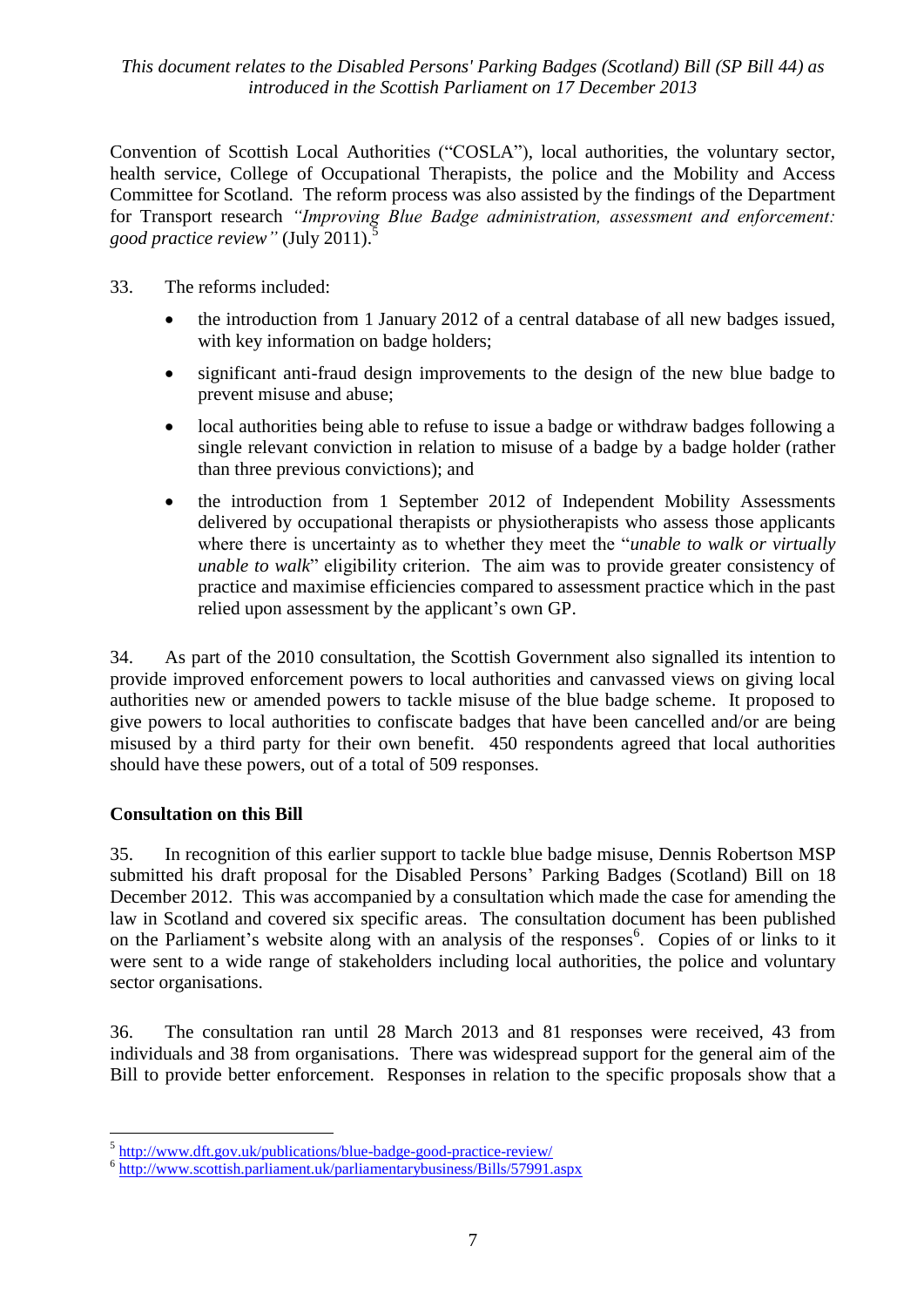majority of respondents support each of these. The responses to each question in the consultation are included in the narrative for each section in the Bill.

37. As part of the consultation process, Dennis Robertson MSP held meetings in Aberdeen, Edinburgh and Glasgow which were attended by the public, voluntary organisations and local authorities. All were keen to reduce the propensity for misusing a blue badge. He also met with SENSE Scotland, Inclusion Scotland and Capability Scotland. These meetings allowed detailed discussion of issues around protecting the rights of badge holders. These identified the need for:

- the timely return of confiscated blue badges to the holder in cases of misuse by a third party;
- assurance that the new powers would not be used to question a person's disability and right to a badge on eligibility grounds;
- specific guidance and training for enforcement staff;
- a public education programme outlining the rights and responsibilities of blue badge holders; and
- an appeals/review process which is transparent, accountable, consistent and easily accessed.

38. In addition, Scottish Government officials have established two working groups to consider how the Bill's proposals will operate in practice. The groups comprise membership from local authorities, Police Scotland, the College of Occupational Therapists, the Mobility and Access Committee for Scotland, Inclusion Scotland, Capability Scotland, Spinal Injuries Scotland, the Crown Office and COSLA.

39. One working group is looking at the confiscation process and the process for return of badges to badge holders. In addition, it will also progress the work identified in the research and the consultation to improve public awareness of the rights and responsibilities of badge holders. The second group is considering how local authority reviews of eligibility decisions can be applied more consistently across the country. The aim is to ensure that the Bill's provisions are fashioned into workable, effective processes.

#### **Raising awareness**

1

40. Consultation respondents felt strongly that there was a need to raise general awareness of the blue badge scheme and the rights and responsibilities of blue badge holders. Both individual respondents and organisations said that this was crucial, not only for those involved in enforcement of the scheme but also for blue badge holders themselves and the wider public.

41. The need to raise awareness has also been evidenced through the recent Transport Scotland commissioned research carried out by ODS Consulting with blue badge holders.<sup>7</sup> This showed that their overall awareness of the rules and restrictions was high. The overwhelming majority (94%), (767 out of 819) support the current eligibility criteria. 76% (623 out of 819) of blue badge holders have or are aware of the blue badge *Rights and Responsibilities* booklet and

<sup>7</sup> [The Use and Value of the Blue Badge Scheme](http://www.transportscotland.gov.uk/strategy-and-research/publications-and-consultations/j247081-00.htm)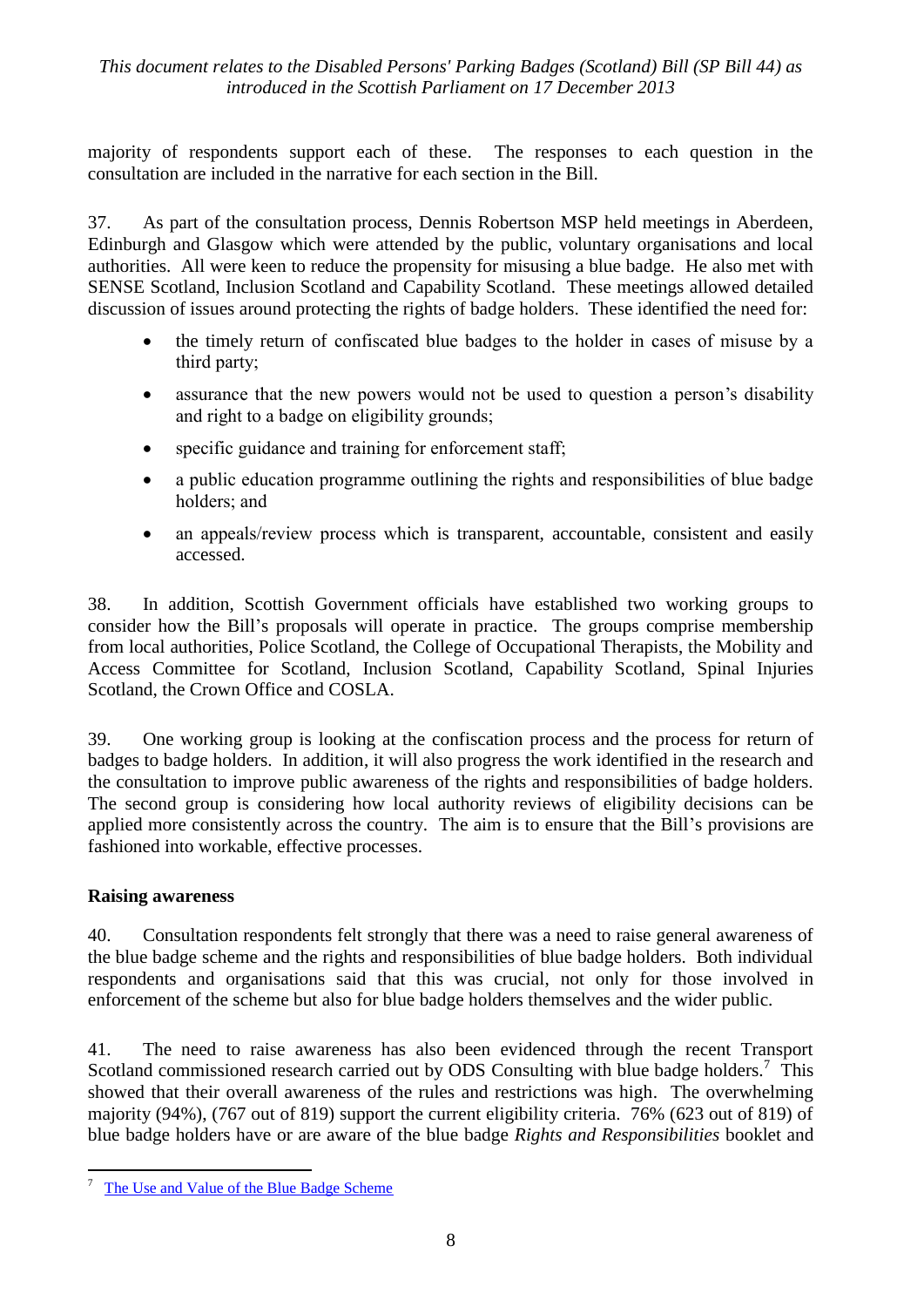92% (755 out of 819) think they have a good understanding of the restrictions. Focus group discussions however demonstrated some confusion about particular aspects of the scheme, despite badge holders claiming that they understood the regulations. This suggests that there may be some inadvertent misuse of blue badges, which highlights the importance of ensuring sensitive enforcement by local authorities.

42. It is not the intention to introduce the power to confiscate badges following inspection without ensuring that those who will exercise that power are trained to exercise it appropriately. The working group will provide updated guidance which the police and local authorities can incorporate into local training for enforcement staff.

#### **England and Wales**

43. Similar legislation on the enforcement of the scheme has been introduced in England and Wales through the Disabled Persons' Parking Badges Act 2013. England and Wales have not legislated for a review process against refusal of a blue badge on grounds of eligibility.

#### **BILL PROPOSALS**

#### **Section 1 - Form of badge**

#### *Policy objective*

44. Section 21 of the 1970 Act currently requires the Scottish Ministers to specify the form of the blue badge in regulations.The original purpose of this legislation goes back to 1970 and was to allow local authorities to produce badges in their own local authority area to a consistent national design. However, the recent reforms of the blue badge scheme and advances in technology have allowed for badge production to be centralised and this is now provided under contract by a specialist company on behalf of the UK, Welsh and Scottish Governments.

45. There is therefore no longer a requirement to provide the level of detail of the format of the badge in regulations. Additionally, the badge has been modernised and now contains a number of anti-fraud security measures in its design. Having the detailed specification of the badge in regulations therefore heightens the risk of forgery.

46. The policy objective is to amend the existing provision in the Act which requires the form of the badge to be set down in subordinate legislation so as to provide in future that some elements of the specification can be set down in this way and some can be set administratively by the Scottish Ministers.

47. The effect of this is to allow some of the security features which are required only by the company producing the badge (such as the type of plastic used) to be excluded from publication in regulations. This will reduce the possibility of badges being forged. This in turn meets the overall aim of the Bill to reduce the incidence of misuse and fraud, ensuring that badge holders have every opportunity to benefit from the blue badge parking concessions.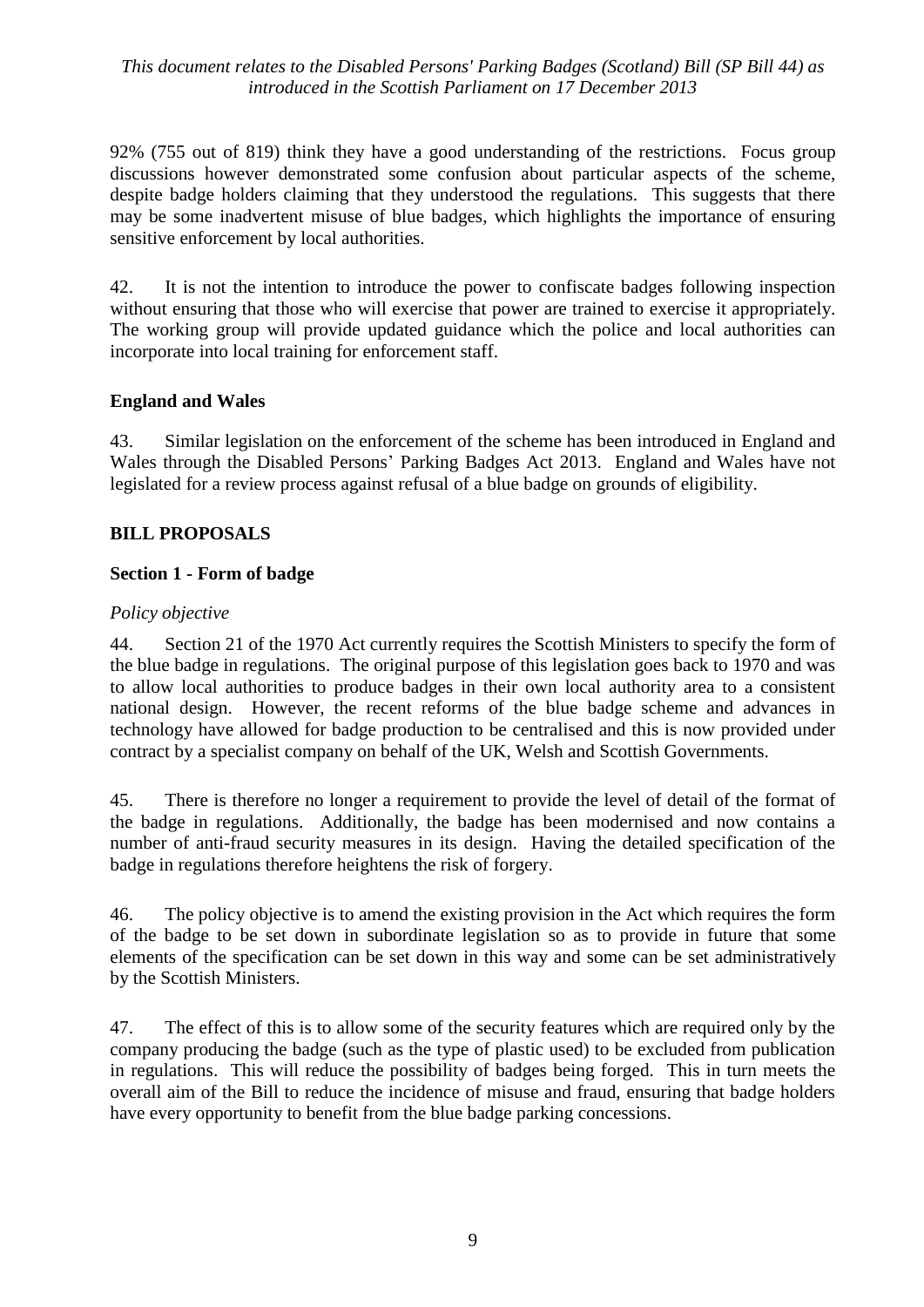#### *Alternative approaches considered*

48. The UK Parliament has recently passed the Disabled Persons' Parking Badges Act 2013. In England and Wales, this has removed the requirement to specify in regulations the design of the blue badge. The original intention was to do the same in Scotland. As part of the consultation, Dennis Robertson MSP sought the view of Rosemary Agnew, Scottish Information Commissioner, on the basis that the amendment would be removing information that was currently freely available to the public, albeit that the original purpose was for use by local authorities. As a result of the Commissioner's advice and with the agreement of the Minister for Transport and Veterans, it was decided to drop the earlier proposal to remove the requirement to specify the design of the badge from the existing legislation in its entirety.

49. The proposal is now to retain some of the features of the badge in regulations. This meets the Scottish Government's principles of Freedom of Information and, as suggested by the Scottish Information Commissioner, it strikes a balance by retaining more general information in the public domain which means that the general public will have an idea of how the badge looks, while protecting the security features of the badge.

#### *Consultation*

50. Respondents to the consultation generally supported the proposal to remove the design format from regulations to safeguard the security features of the badge.

#### **Section 2 and Section 4 - Power to cancel badge and offence of using cancelled badge**

#### *Policy objective*

51. The policy objective of section 2 is to enable local authorities to cancel a badge which is no longer in the possession of the person to whom it was issued, for example, when the badge has been reported lost or stolen or the badge holder has died.

52. Section 4 of the Bill makes it an offence to display a badge which should have been returned to the local authority under the regulations or to display a cancelled badge.

#### *Proposed approach*

53. The Blue Badge Improvement Service ("BBIS") database was introduced in 2012 to provide local authorities across the UK with up to date information on the status of blue badges. On checking the database, enforcement officers would be alerted that a badge has been cancelled by a local authority and should no longer be displayed on a motor vehicle. In such circumstances the badge could be confiscated to prevent further misuse.

54. In cases where a blue badge is not reported as lost or stolen and is subsequently found and returned to a local authority, the local authority normally contacts the badge holder and returns the badge. This practice will continue.

55. Badge holders who comply with the rules of the scheme will be protected. Each badge issued contains a unique identifier and in those cases where a badge is reported lost or stolen by the badge holder, the issuing local authority can cancel the badge on the database and issue a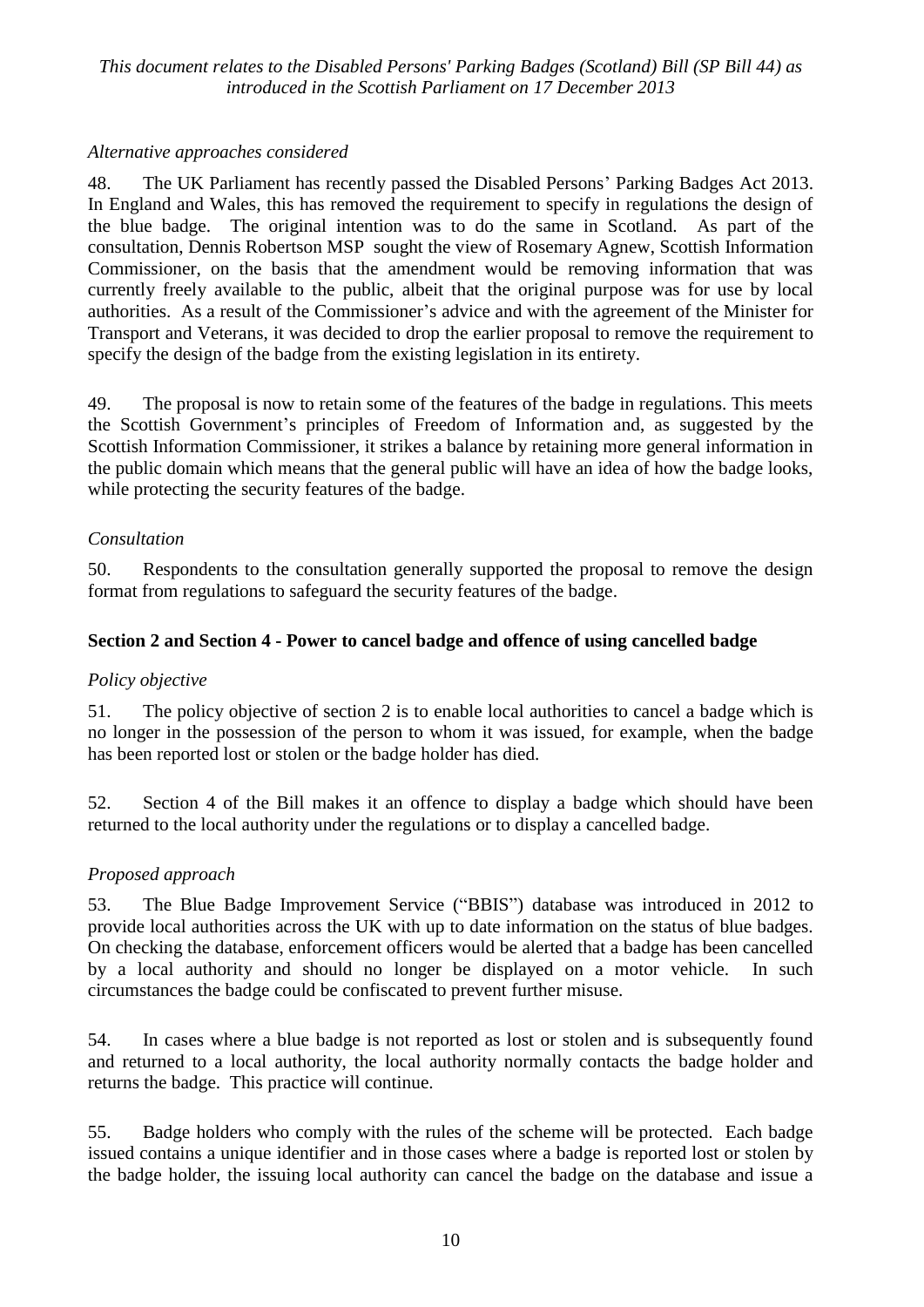replacement badge with a different identifier. The database will alert enforcement officers (across the UK) that the badge has been cancelled and should no longer be displayed on a vehicle.

#### *Consultation*

56. A large majority of respondents were in agreement to the proposal to allow local authorities to cancel badges and that display of a cancelled badge should be an offence. A few respondents however were not convinced of the need to create a new offence in support of enforcement and thought that existing legislation might be sufficient.

57. Comments included:

- "The power to cancel would assist effective enforcement and provide a deterrent to misuse and abuse of blue badges, with the potential to reduce the black market value of a badge."
- "The process would depend on an up-to-date, reliable and comprehensive database being available to all local authorities, clarifying the legality of any use of a badge that is lost or stolen and ensuring that replacement badges are issued quickly where appropriate." The BBIS database mentioned above now provides up to date information on badge holders.

#### *Alternative approaches*

58. No alternative approach was considered.

#### **Section 3 - Power to confiscate a badge**

#### *Policy objective*

59. The policy objective is to allow relevant local authority or police officials in certain circumstances to confiscate a parking badge which is being misused.

60. This would include confiscation of a badge which, on examination, appears not to have been issued under the 1970 Act, has been cancelled, should have been returned to the local authority in the circumstances prescribed by regulations or is being misused.

61. Regulations will identify the circumstances under which badges confiscated from third parties will be returned by the issuing local authority to the badge holder to whom it was originally issued.

#### *Proposed approach*

62. Misuse of a blue badge ranges from deliberate intent to gain free parking concessions to inadvertent misuse of a badge by a carer or relative through a lack of knowledge of the rules. Regardless of the circumstances, each time a badge is misused many badge holders may be disadvantaged by being unable to park in that space, causing stress, frustration and depriving them of their independence.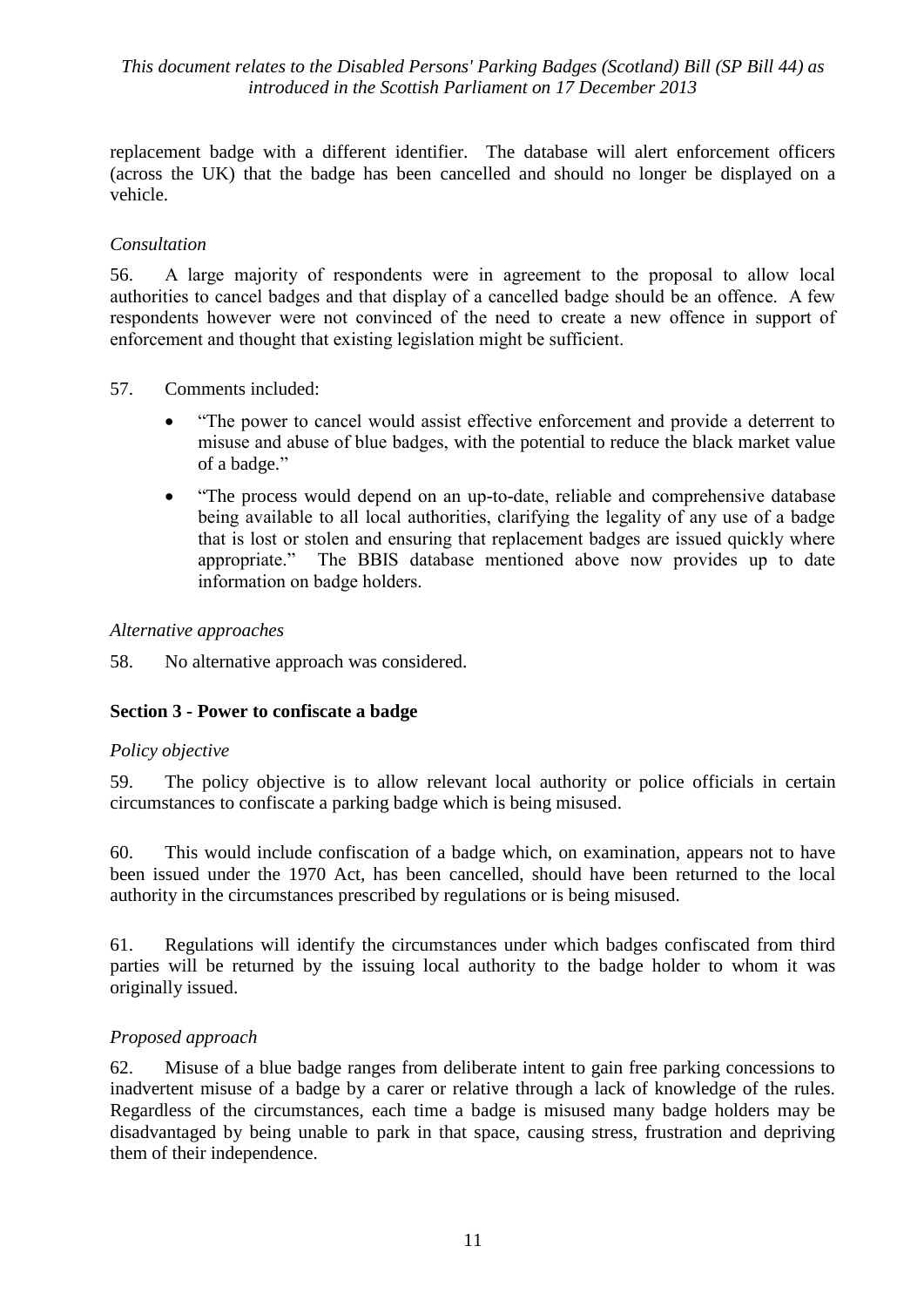63. Unique identifying features contained in a blue badge assist enforcement officers to determine whether the badge is valid within the terms of the scheme. If examination of the badge shows that it does not comply with the requirements of the scheme, an enforcement officer may request the individual to clarify the circumstance in which the badge is being used, for example, if the person using the badge is not the person in the photograph on the badge.

64. Enforcement officers have the power to examine a blue badge which they suspect is being misused but they do not have the specific power to confiscate a badge. Currently only police officers have that power in certain circumstances. This can lead to situations where a traffic warden or parking attendant has to return the badge to the person using it at the time, even though the badge may have been reported lost or stolen and subsequently cancelled, has expired, has been changed or forged or is being misused by a third party. In such circumstances, there is no guarantee that the badge will be returned by the individual to the badge holder.

65. The power to inspect badges was introduced by section 73 of the Transport (Scotland) Act 2001 to support the penalties for misuse of a blue badge which were seen to be less effective because of the inability of police or enforcement officers to inspect them. Although a proposal was made at that time to extend the power to confiscate to parking attendants and traffic wardens, it was dropped over fears that blue badge holders might be disadvantaged by having their badges confiscated indiscriminately.

66. Under the terms of this Bill, badges will only be confiscated where it is clear that the badge is being misused by a third party or is invalid because it has been cancelled, expired, or forged or should have been returned to the local authority under the terms of the regulations<sup>8</sup>. Badges are required to be returned on the death of the badge holder, when it has become so damaged or faded that it is illegible or in cases where a replacement badge has been issued by the local authority or another badge has been issued to the holder by another local authority. Only one badge can be held by an individual.

## *Consultation*

<u>.</u>

67. ODS Consulting interviewed 819 badge holders in Scotland on the "*Use and value of the Blue Badge*" and found that 49% considered that the blue badge scheme was not adequately enforced. 83% had experienced misuse of badges or disabled persons' parking spaces and misuse was seen as a problem by 52% of those interviewed.

68. The Scottish Government consultation in  $2010<sup>9</sup>$  on the reform of the blue badge scheme asked whether "local authorities should have the power to confiscate badges that have been cancelled, and/ or are being misused by a third party for their own benefit". This proposal was supported by the majority of respondents.

69. Dennis Robertson MSP's consultation in 2013 also asked if traffic wardens and local authority parking attendants should be allowed to confiscate a blue badge which they suspect is fraudulent or is being misused. The proposal was supported. A total of 41 respondents agreed, 25 unequivocally and 16 with some element of qualification, whilst 10 respondents disagreed.

<sup>&</sup>lt;sup>9</sup> Blue Badge Reform - [Analysis of Consultation](http://www.scotland.gov.uk/Publications/2010/12/22153337/0)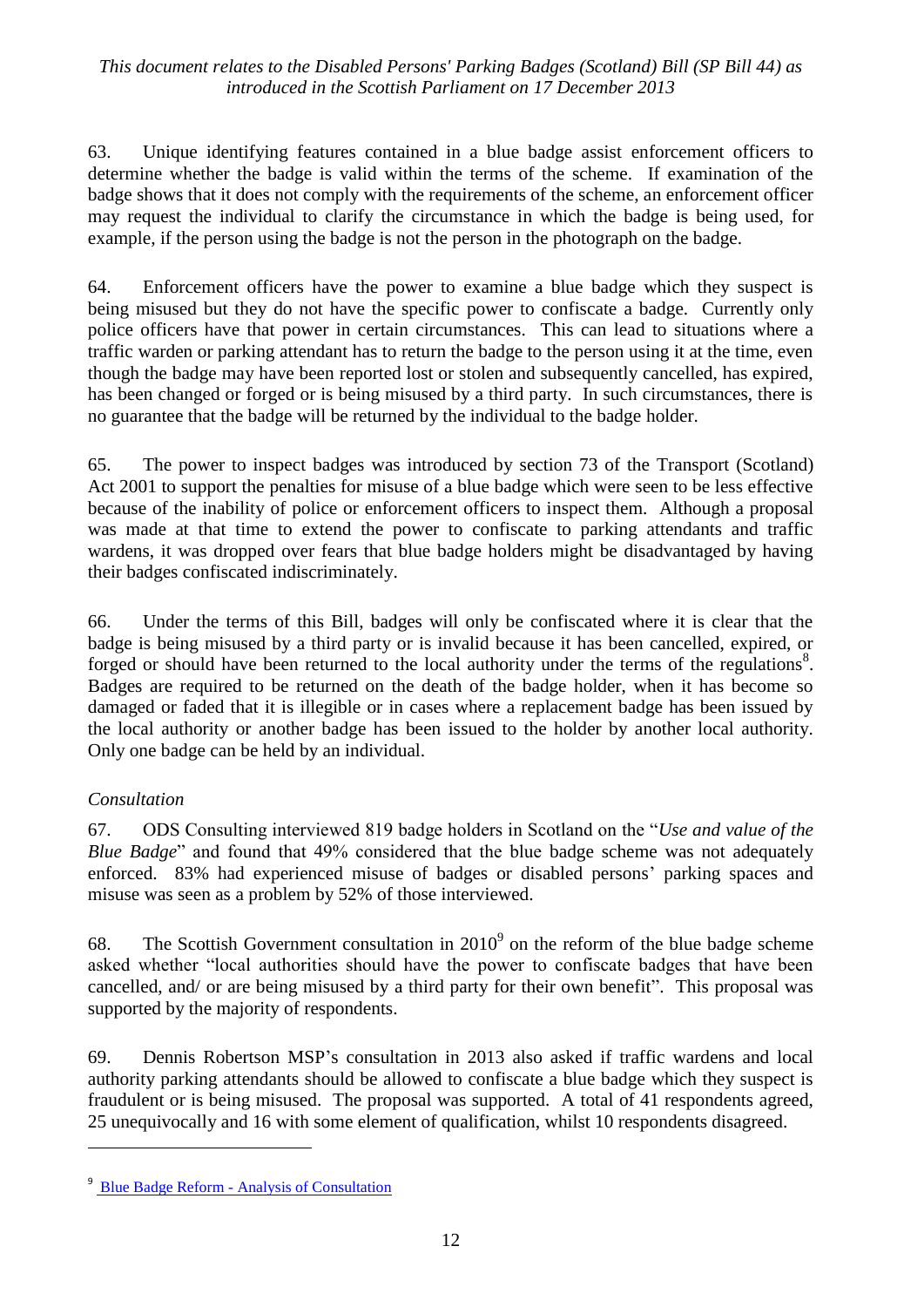70. In both consultations, concerns were raised around the detail as to how the powers will be implemented. For example, badge holders were fearful of being disadvantaged if their badges were confiscated due to unscrupulous misuse by a third party without their knowledge. Others were concerned that the parking attendant or traffic warden might question their disability and right to the blue badge, particularly in cases where their disability is not visible or apparent.

71. The Bill is intended to give relevant powers to local authority and police officials to reduce the propensity for misuse of the blue badge. Questioning an individual's eligibility to a badge is not the proper role of enforcement staff and their training on equality awareness should be quite clear on this. The role of enforcement staff is to ensure that the person who has been afforded the right to have a blue badge is the person who is actually using it, whether it is as a driver or a passenger in the vehicle.

#### *Process of retention and return of badge to the badge holder*

72. In view of the consultation responses and the discussions with representatives of agencies and voluntary organisations on the confiscation working group, it was recognised that it would be crucial to provide reassurance to badge holders that badges confiscated from third parties would be returned by the local authority to the original holder within a reasonable timescale. This was considered an important part of the process in order to prevent those persons with valid badges being disadvantaged through the actions of a third party. Returning confiscated badges would allow the badge holder to continue to use their badge.

73. Regulations will require local authorities to return valid badges to the badge holder following confiscation from a third party by enforcement staff. The return of the badge will be accompanied by a reminder of the holder's responsibility to ensure that they are the only person to use the badge.

74. In cases where a valid badge is required to be held as evidence in a court case against a third party, the badge can be cancelled by the local authority and a new badge issued with a different identifying number. This will avoid inconvenience to the badge holder.

75. Unfortunately, there are likely to be occasions when badge holders themselves do not comply with the requirements of the scheme and in such cases local authorities will, as they do now, take the circumstances of each case into account. Badges will be confiscated where a badge holder inadvertently displays an expired or damaged badge as the badge is no longer a valid document. In such cases, the badges will be destroyed and the badge holder will be advised to apply to the local authority for a new badge or, in the case of a damaged badge, a replacement.

76. Safeguards are now in place under the Blue Badge Improvement Service to reduce the risk of a person continuing to display an expired badge because they have forgotten to re-apply before the expiry date. Since January 2012, the blue badge application form asks the applicant if they wish to be reminded when their badge is nearing expiry, in order that they can re-apply in good time. Each person receiving a blue badge also receives an information booklet which explains their rights and responsibilities as a badge holder.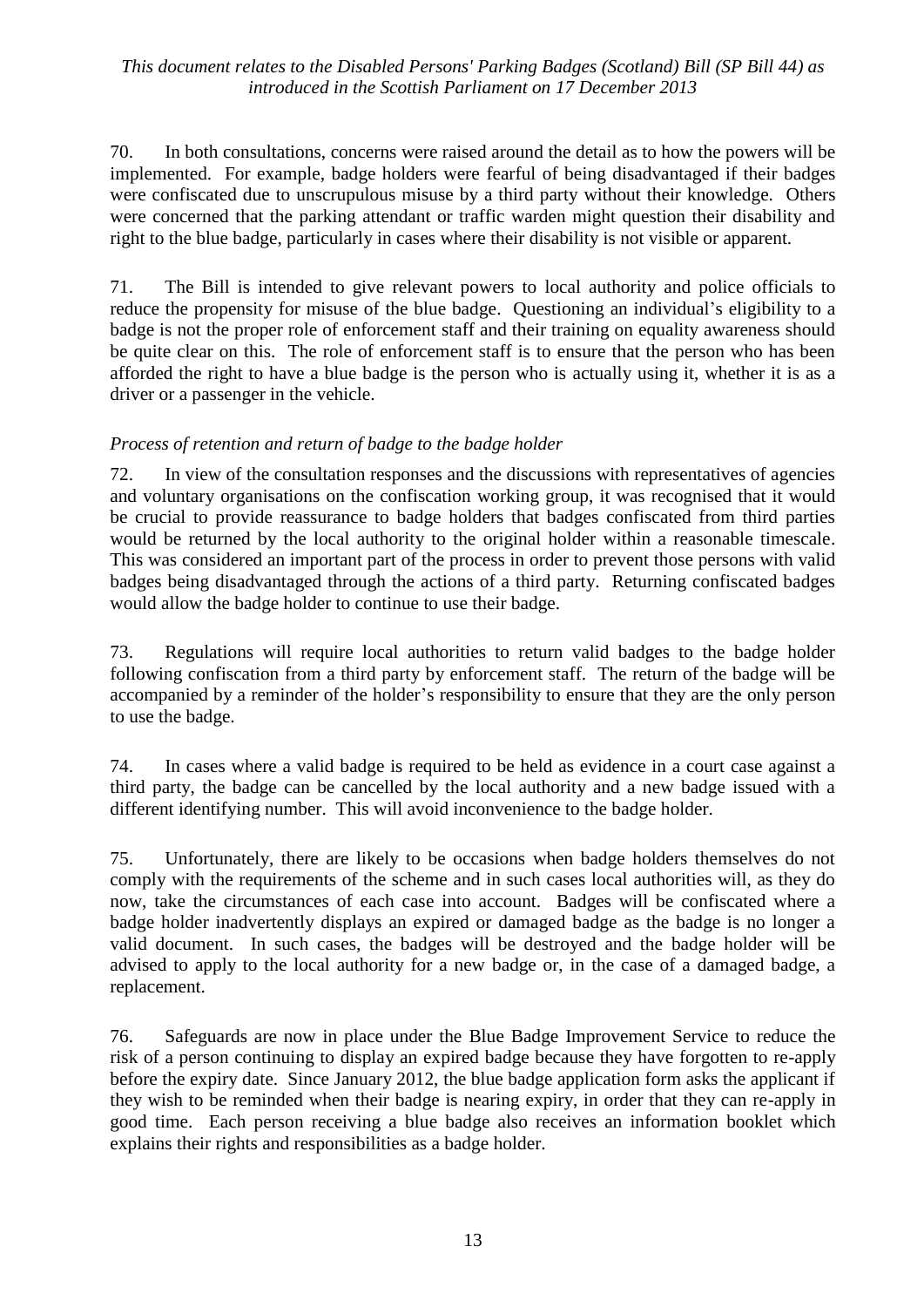77. Disability organisations expressed concern that there is no right of appeal for a badge holder whose badge has been confiscated from a third party in their absence. This issue is now addressed by the intention to return all valid badges to the badge holder. Badges which have expired, have been cancelled, or are damaged are not valid.

78. A badge holder already has the right of appeal to a local authority if the authority issues a notice of withdrawal of a badge, where there is evidence of a previous conviction for misuse of a badge or that the badge holder has purported to transfer the badge to another person. In the minority of cases where a valid badge is confiscated from a third party and the local authority is satisfied that there has been a previous conviction for misuse or the badge holder has purported to transfer the badge to another person, it will be open to that authority when returning the badge to the holder to issue a notice of withdrawal. The badge holder will have the same right of appeal against withdrawal of their badge in those circumstances.

### *Timescale for return of badge to holder*

79. Members of the working group agreed that a timescale for local authorities to return the badge to the holder should be included in regulations. Some considered that a defined timescale of days should be identified for the return of the badge, while others supported a less rigid approach of "as soon as practicable", similar to that adopted in England. It was agreed that an approach which included both (e.g. as soon as practicable but no later than 14 working days) would be appropriate. This would be supported by a requirement on the local authority to explain in writing to the badge holder the reason for any delay beyond the period prescribed by the regulations.

80. The Bill is intended to allow local authorities to build on existing local practice. Strengthening the legislation to allow enforcement officers to confiscate badges and increasing public awareness of the blue badge scheme's rules and regulations will also act as a long term deterrent to misuse. The Bill is not about what happens to the perpetrators of blue badge misuse or about increasing the number of individual prosecutions. Local authorities and the police will, as they do now, take into account the circumstances of each case.

#### *Alternative approach*

81. One voluntary sector organisation suggested that a warning system should be implemented instead of confiscation of the badge. This option has been discounted because handing back the badge to the third party with a warning would not guarantee that it is returned to the original badge holder. It would also allow the misuse to continue and the badge holder to be completely deprived of the use of their badge. Other blue badge holders would also be deprived of the use of a blue badge parking space. The blue badge is owned by the local authority and issued to a specific individual. If that badge is being misused by a third party it is reasonable and proportionate for the local authority to retain it and return it to the person to whom it was issued, ensuring that the person has access to the parking concessions provided by the scheme. Confiscating a badge also sends out a clear message to the perpetrator that misusing a blue badge is illegal.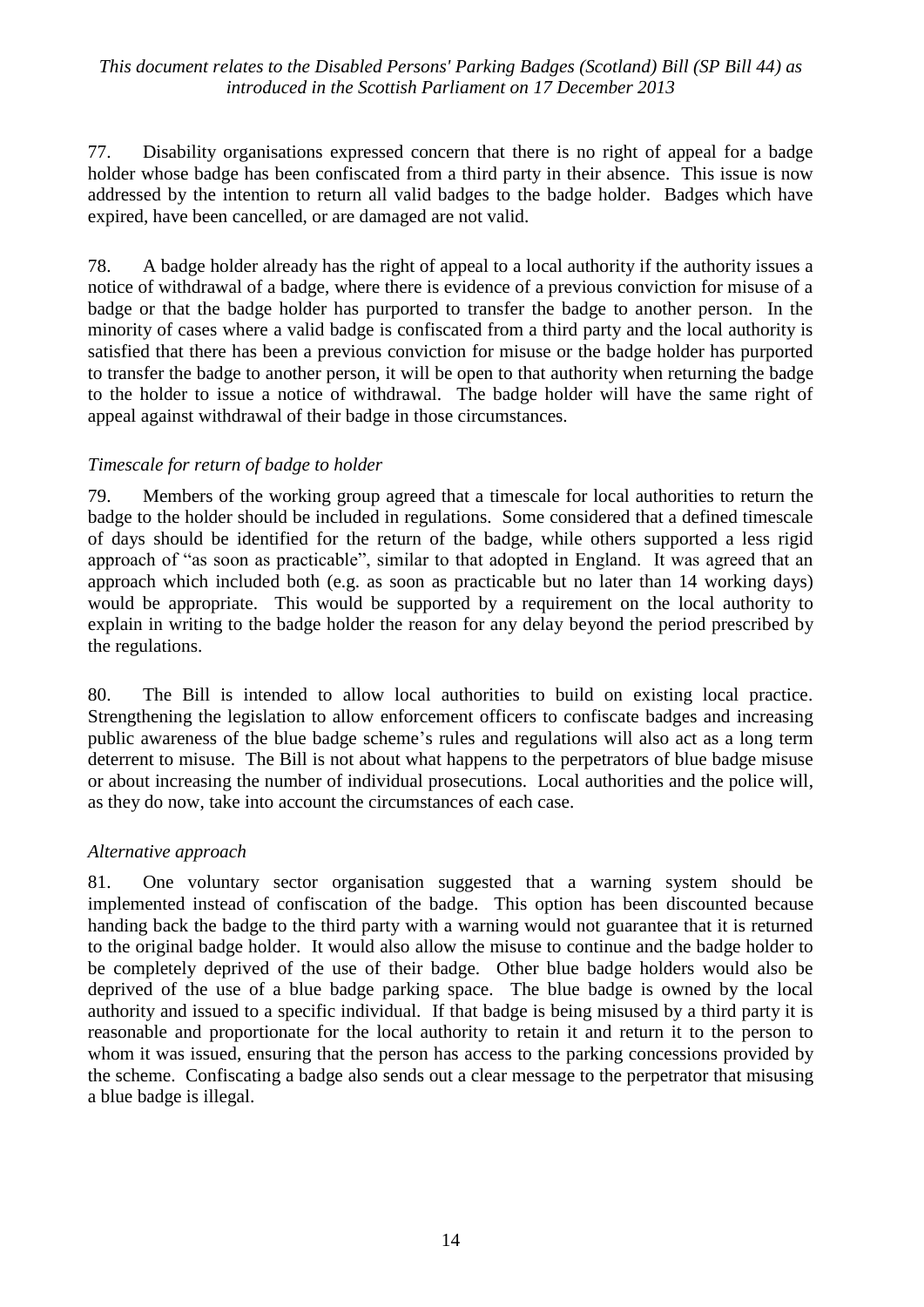## **Section 5 - Enforcement officers**

## *Policy objective*

82. The policy objective is to give local authorities an additional option, should they wish to use it, to authorise officers to exercise relevant powers. These officers (whether in uniform or not) will be required to carry identification.

83. It is recognised that this power may be more attractive to local authorities in urban areas where parking is at a premium and there is greater temptation to misuse a blue badge. However one local authority which responded to the consultation considered that it would also be helpful in large rural areas. Other authorities thought that joint working arrangements with neighbouring local authorities might be appropriate. It will be entirely at the discretion of each local authority as to whether it authorises individuals. The proposal will not impose any requirement on local authorities to have plain clothed enforcement officers.

84. Cases of suspected persistent fraud or misuse of a blue badge cannot always be investigated on the spot by parking attendants or traffic wardens who have wider enforcement duties to carry out. Such cases may need longer term surveillance and investigation. Blue badge misuse may also be identified through complaints from the public and further investigation may be required to gather the necessary supporting evidence.

85. The City of Edinburgh Council takes a proactive approach to blue badge misuse and uses a fraud investigation officer, who works alongside parking enforcement and administrative staff, to assist with gathering information and evidence of alleged abuse of the blue badge scheme.

## *Proposed approach*

86. The Bill will introduce a new definition of "enforcement officer" which will mean a traffic warden, a parking attendant or an authorised person employed or contracted by a local authority (whether or not uniformed).

## *Alternative approaches considered.*

87. No alternative approach was considered.

## *Consultation*

88. Many more respondents agreed than disagreed that local authorities should have the power to appoint persons (other than parking attendants in uniform) to examine and/or confiscate blue badges as a result of their investigations. There was comment on the need for appropriate training, as well as careful selection criteria in appointing people to these positions. There were mixed opinions as to whether such persons should or should not be required to wear uniform.

89. The local authority representatives who attended the consultation events held by Dennis Robertson MSP in Aberdeen, Glasgow and Edinburgh indicated an interest in this proposal.

90. The Bill will allow local authorities to decide whether or not an enforcement officer should be in uniform. Regardless, they will still be required to carry identification.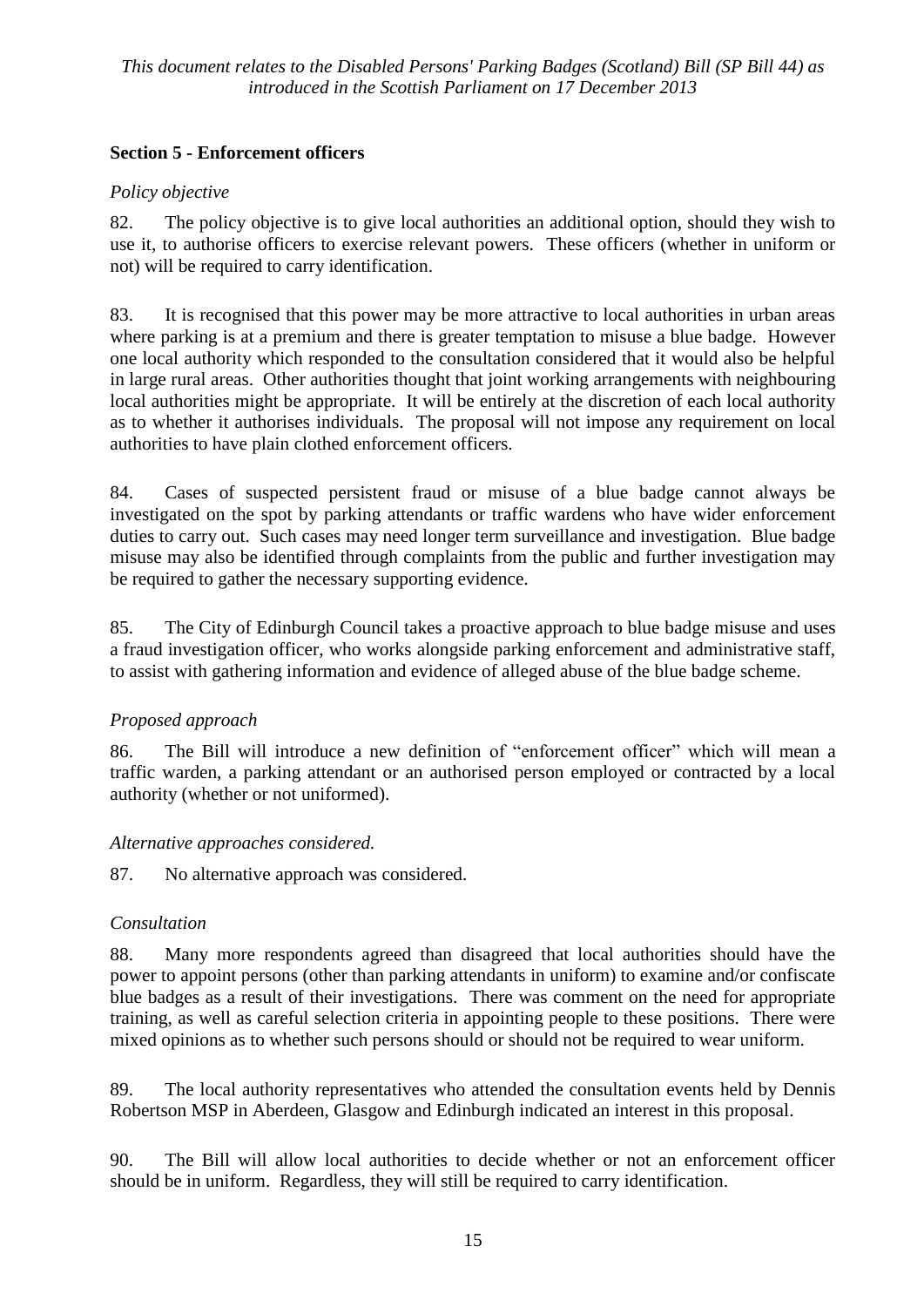## **Section 6 - Review of local authority decision**

#### *Background*

91. Local authorities can issue a blue badge if a person meets the eligibility criteria prescribed in the Disabled Persons (Badges for Motor Vehicles (Scotland) Regulations 2000, as amended. At 31 March 2012 there were 263,000 badges on issue in Scotland. Around half were issued to those who qualify automatically and do not require assessment by the local authority. This is known as passporting.

- 92. Badges may be issued without assessment by the local authority if the applicant:
	- receives the higher rate of the mobility component of Disability Living Allowance or Personal Independence Payment at the appropriate rate; or
	- receives the War Pensioners' Mobility Supplement; or
	- has received a lump sum benefit under article 15(1)(a) of the Armed Forces and Reserve Forces (Compensation Scheme) Order 2011 at tariff levels 1-8 (inclusive); or
	- is blind or registered blind.
- 93. Badges may also be issued following assessment by the local authority if the applicant:
	- regularly drives a vehicle and has a severe disability in both arms and is unable to operate, or has considerable difficulty in operating, all or some types of parking meter; or
	- has a permanent and substantial disability which causes the person to be unable to walk, or virtually unable to walk; or
	- is unable to walk or virtually unable to walk by reason of a temporary but substantial disability which is likely to last for a period of at least 12 months beginning with the date on which the blue badge is issued; or
	- is a child under three who is required to be accompanied by bulky medical equipment or kept near a motor vehicle so that they can be treated for their condition.

94. Applicants who are not in receipt of a passporting benefit can apply through the assessment route in their local authority. This is a standardised process across Scotland. Many of these applications will be determined through a desk based assessment using the information supplied by the applicant from verifiable sources, or information held by the local authority for example, through other services received as a result of their disability. In cases where a desk based assessment cannot determine eligibility, the local authority may refer the applicant for an Independent Mobility Assessment which is undertaken primarily to determine whether a person meets the specific definition in the scheme of being "unable to walk or virtually unable to walk". For many people, however, eligibility can be determined without the need for an Independent Mobility Assessment.

95. Independent Mobility Assessments were introduced from September 2012 and are carried out by occupational therapists. They replace the practice of an applicant's own GP providing a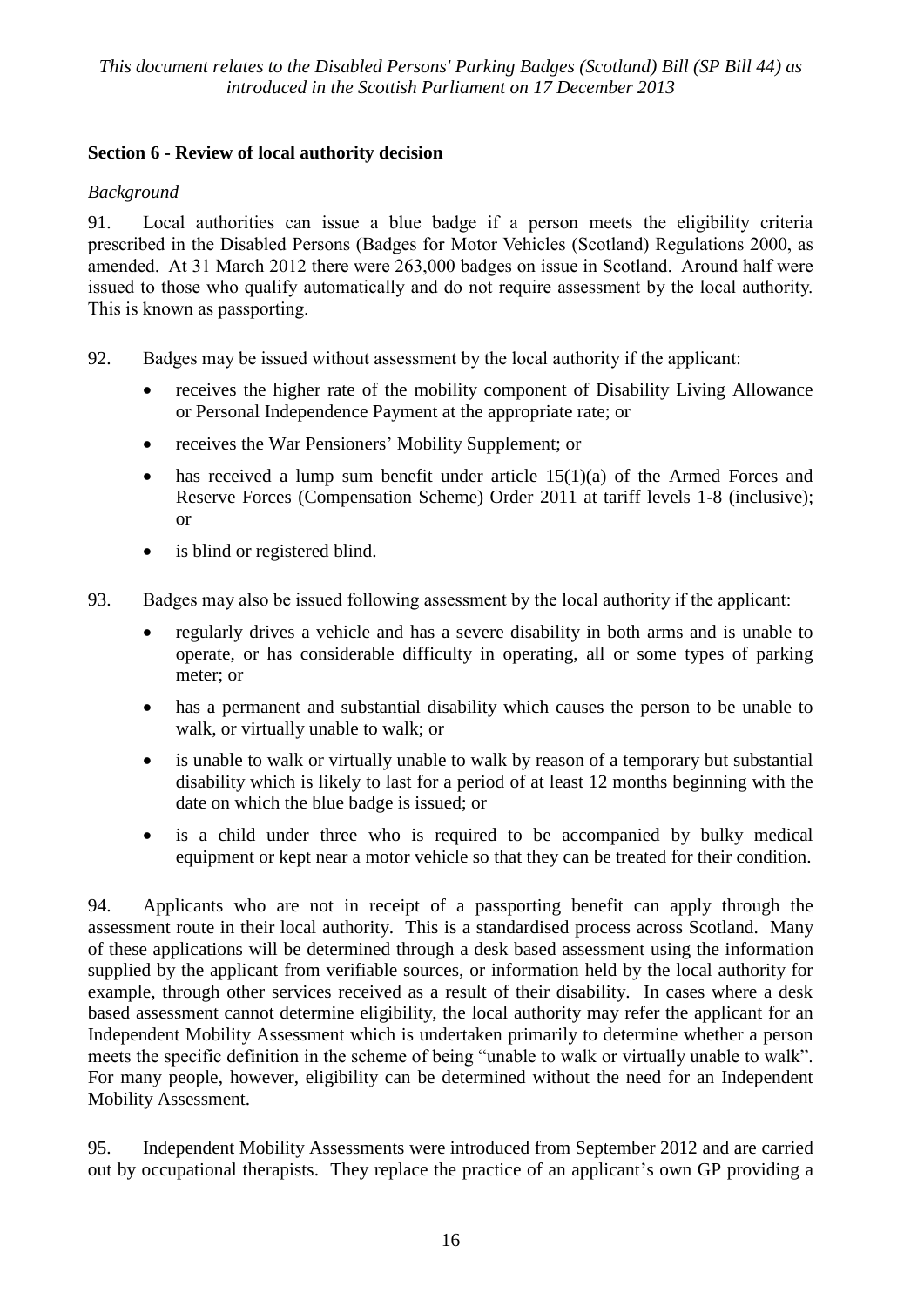medical assessment to inform a local authority decision on the award of a blue badge. This has shifted the emphasis on qualification for a blue badge from the applicant's medical condition to the effect of the applicant's medical condition on his or her ability to walk.

96. Whilst Independent Mobility Assessments are relatively new, work by a multi-agency working group to introduce them in Scotland was predicated on experience of their use in pilots in England. The findings of research undertaken by Integrated Transport Planning for the Department for Transport in 2011 *"Improving Blue badge administration, assessment and*  enforcement: good practice review<sup>"10</sup> (page 103) reported that focus group discussions with disabled people found that "Independent Mobility Assessments, conducted by a healthcare professional independent of the applicant's treatment, were perceived as the most robust approach overall to determining an applicant's eligibility against the blue badge criteria." Those who took part also thought it would reduce abuse of the scheme, which was widely identified as a problem, and praised the fact that the assessment and decision on awarding a blue badge was fully informed by a qualified healthcare professional.

#### *Challenging the decision not to award a blue badge*

97. In addition to this two tier process of desk based assessment and Independent Mobility Assessment, 20 local authorities advised Transport Scotland that they had followed the advice in the blue badge Code of Practice by having a review process in place to allow applicants who had been refused a blue badge to request a review of the decision. However some of these local authorities did not advise applicants of the process.

98. Information provided to Transport Scotland by local authorities covered a snapshot of the operation of the first two months of Independent Mobility Assessments. From 10,000 blue badge applications, 1456 required an Independent Mobility Assessment to determine their eligibility for a badge. 1150 were issued a badge following the assessment, 227 were refused a badge and did not request a review, 20 were refused and requested a review, 59 cancelled their appointment or did not attend. This represented only 20 requested reviews out of the original 10,000 applications following an Independent Mobility Assessment (0.2%).

#### *Consultation*

 $\overline{a}$ 

99. In 2010, respondents to the Scottish Government consultation on the reform of the blue badge scheme supported the introduction of an appeals process for those not awarded a blue badge on grounds of eligibility. The consultation on this Bill asked a similar question and also received some support, mainly from individuals and organisations, whilst local authorities were mainly against the proposal. 32 of a total of 81 respondents to the consultation agreed that there should be a statutory appeals process, nine disagreed (40 did not answer the question). 12 out of 16 disability organisations agreed (four did not answer the question). 13 out of 43 individuals agreed, four disagreed (26 did not answer the question). In terms of local authorities, of the 14 who responded, three agreed the need for a statutory appeals process and five disagreed (six did not answer the question).

100. There were varying views as to what such a process should look like, ranging from a local authority in-house review to the establishment of independent bodies, favoured by some

<sup>&</sup>lt;sup>10</sup> <http://www.dft.gov.uk/publications/blue-badge-good-practice-review/>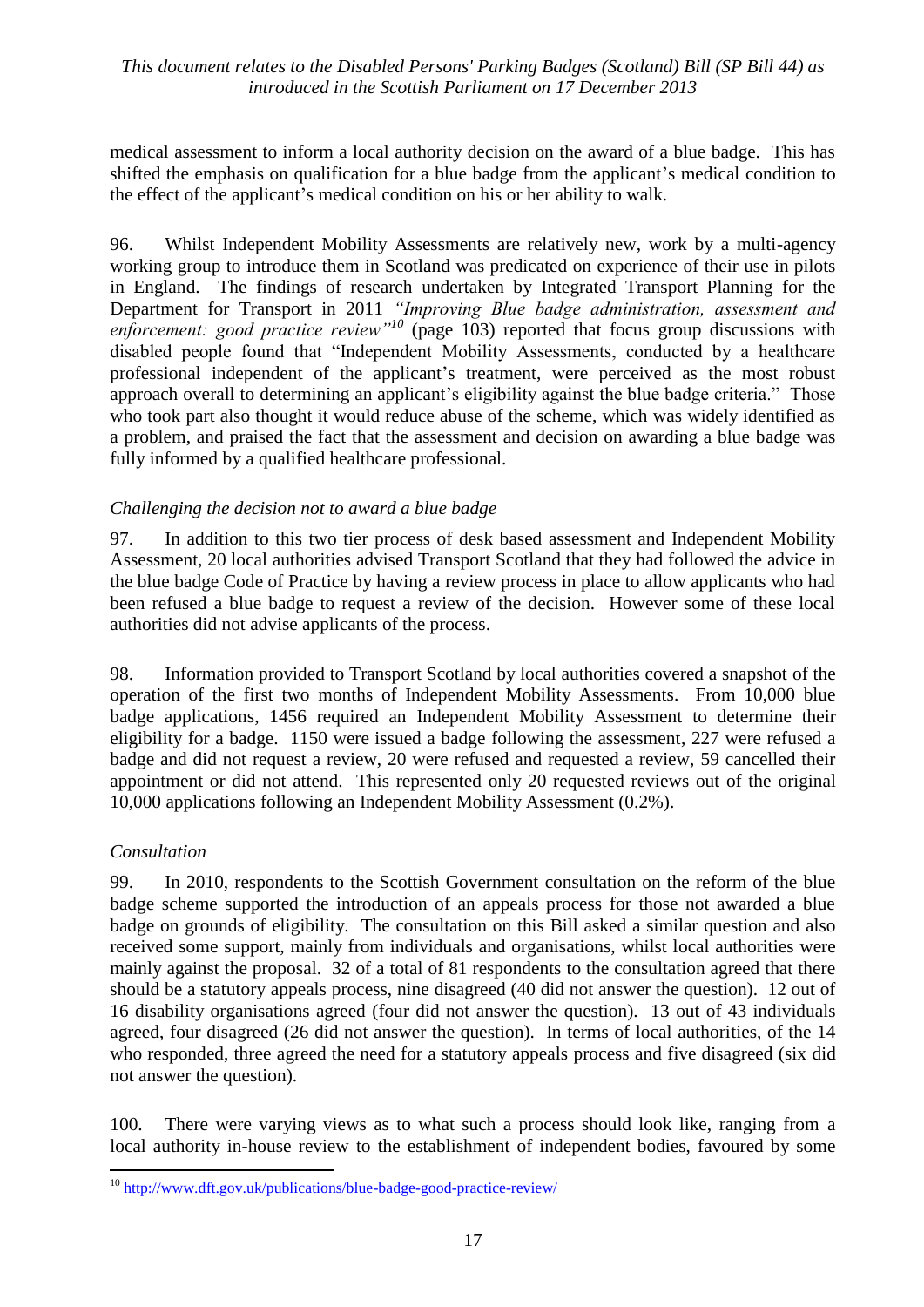voluntary organisations, to undertake the task. COSLA and some local authorities expressed concerns about the need for a costly statutory appeals process, particularly given that the criteria for a blue badge are set in regulations with little scope for discretion and an applicant's eligibility for a blue badge could now be assessed by an Independent Mobility Assessor. It has also been acknowledged through discussion with stakeholders that any system set up should be proportionate and not overly bureaucratic given the potential small numbers applying for review. Respondents across the different groups, however, unanimously identified the need for consistency of process, along with transparency and accountability as important issues in any appeal/review process.

#### *Policy objective*

101. One of the aims of the blue badge scheme reforms has been to ensure that the criteria and assessment procedures for the award of a blue badge are tightly defined and strictly and consistently applied. Local authorities are required by the regulations to explain in writing the reasons for their refusal to issue a blue badge.

102. As mentioned above, 20 local authorities have reported having review processes in place. Given this incomplete and inconsistent adherence to the recommendation in the Code of Practice, it is considered that there should be a statutory requirement for local authorities to have a review process for applicants who have been refused a badge on eligibility grounds and to advise applicants what that review process is. This will also meet the need, identified by those who responded to the consultation, for consistency of process, along with transparency and accountability.

#### *Proposed approach*

103. The Bill will introduce a power to make regulations to require local authorities to have a review process in place which is standardised and publicised. The working group looking at the review process has identified a number of additional requirements for the operation of the review process to be included in the regulations.

104. The working group considered that to achieve consistency of process, reviews of blue badge eligibility decisions should follow a common set of principles and be completed within a reasonable period of time. These principles should include for example:

- a time limit for an applicant to request a review following receipt of a decision by a local authority not to award a blue badge, e.g. 28 days;
- a timescale for completion of the review by the local authority, e.g. 28 days;
- a requirement for the applicant to provide the reason a review is being requested;
- a requirement that the local authority review is undertaken by a person or persons who have not been involved in the previous decision; and
- a requirement for local authorities to give reasons for any delay in consideration of a review in writing to the applicant.

105. The review working group is also tasked with updating the existing blue badge Code of Practice guidance to local authorities on reviews.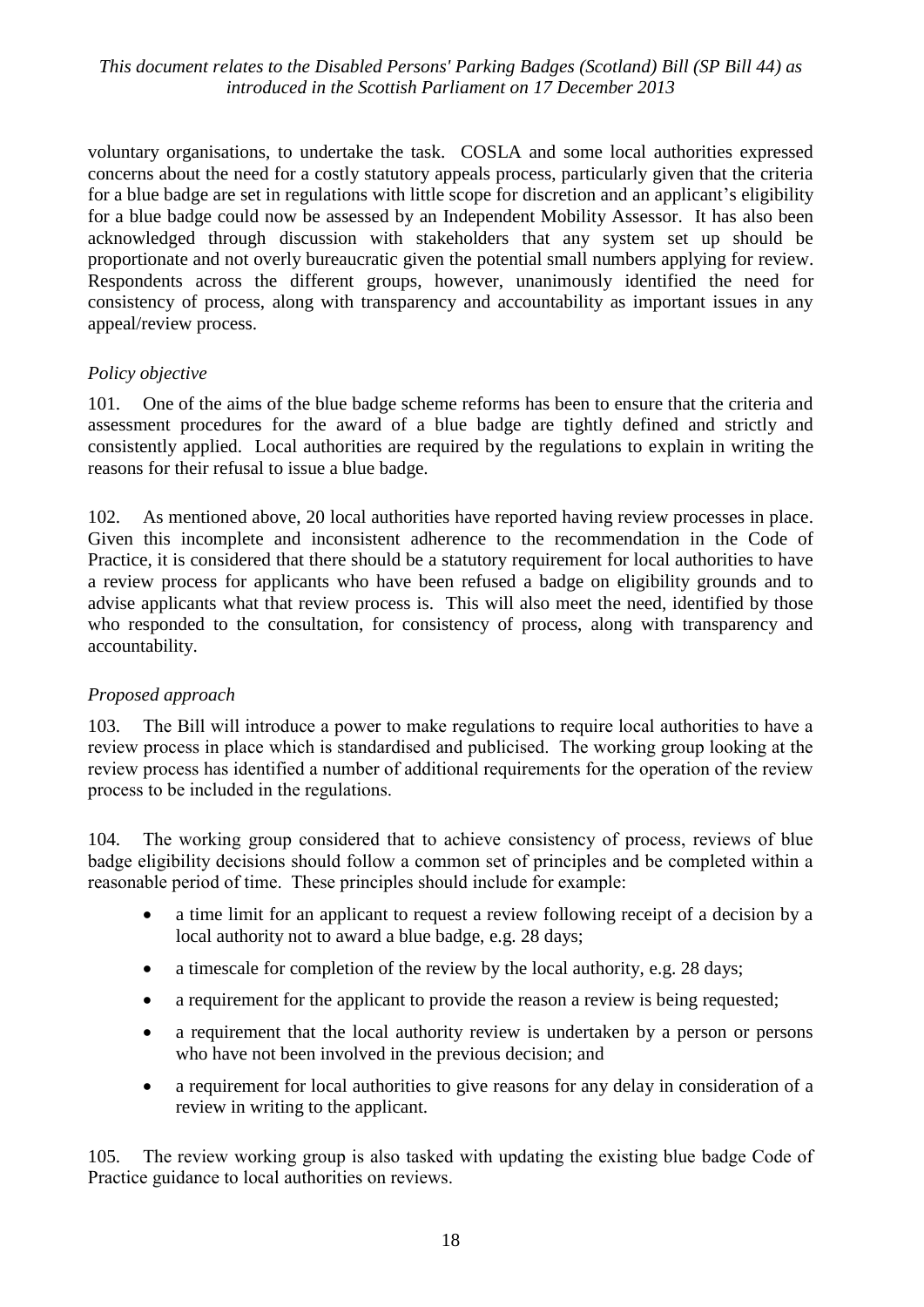#### *Alternative approaches*

106. One alternative approach was to do nothing and allow Independent Mobility Assessments time to bed in. Also as 20 local authorities already report having a review process in place, the remaining local authorities might in time implement a review process. However there is no guarantee that this would be the case and there would continue to be inconsistency of practice across Scotland.

107. Another option was to introduce an independent appeals process. The advantage of this would be the establishment or identification of a separate independent body to which unsuccessful applicants could apply. The appeal process would determine whether the local authority had correctly applied the eligibility and assessment criteria of the scheme and, where necessary, reassess the applicant in line with the scheme. This might provide reassurance to applicants that the system was fair and transparent.

108. The disadvantages of establishing an independent appeals process are that it would be costly to set up and run. In addition, it would be resource intensive for local authorities who would be required to submit relevant paperwork and in some cases attend the appeal hearing, which would take local authority staff or Independent Mobility Assessors away from the daily administration of the scheme, creating delay for other applicants.

109. On balance, taking the criteria within which the scheme is defined, the recent introduction of Independent Mobility Assessments and balancing the range of views expressed in the consultation, the primary aim is for all blue badge applicants to have a level playing field across the country. This could best be achieved at this present time through an internal local authority review process rather than an external independent appeal process which would also be bound to the eligibility and assessment criteria of the scheme and therefore unlikely to deliver different outcomes for applicants.

110. Findings from the Department for Transport report *"Improving Blue Badge administration, assessment and enforcement: good practice review"* (page 114), following qualitative feedback from local authorities which had previously adopted appeals panels or tribunals as a final stage of appeal, advised that they are overly bureaucratic, expensive to assemble and manage. They were also considered less satisfactory for managing appeals rather than the two stage review practices of an Independent Mobility Assessment and review by persons not previously involved in the case. The research also concluded that the introduction of an external process would not necessarily elicit a different outcome for the applicant.

111. COSLA also proposed another approach to achieving a consistent review process across the country. The suggestion was to do this through the development of national standards for a review process under the terms of the Regulatory Reform (Scotland)  $Bill<sup>11</sup>$  rather than through primary legislation.

112. This was subsequently discounted as the Regulatory Reform (Scotland) Bill was not considered appropriate for the purpose. It is aimed around the concept of making provision

 $\overline{a}$ 

<sup>&</sup>lt;sup>11</sup> <http://www.scottish.parliament.uk/parliamentarybusiness/Bills/61582.aspx>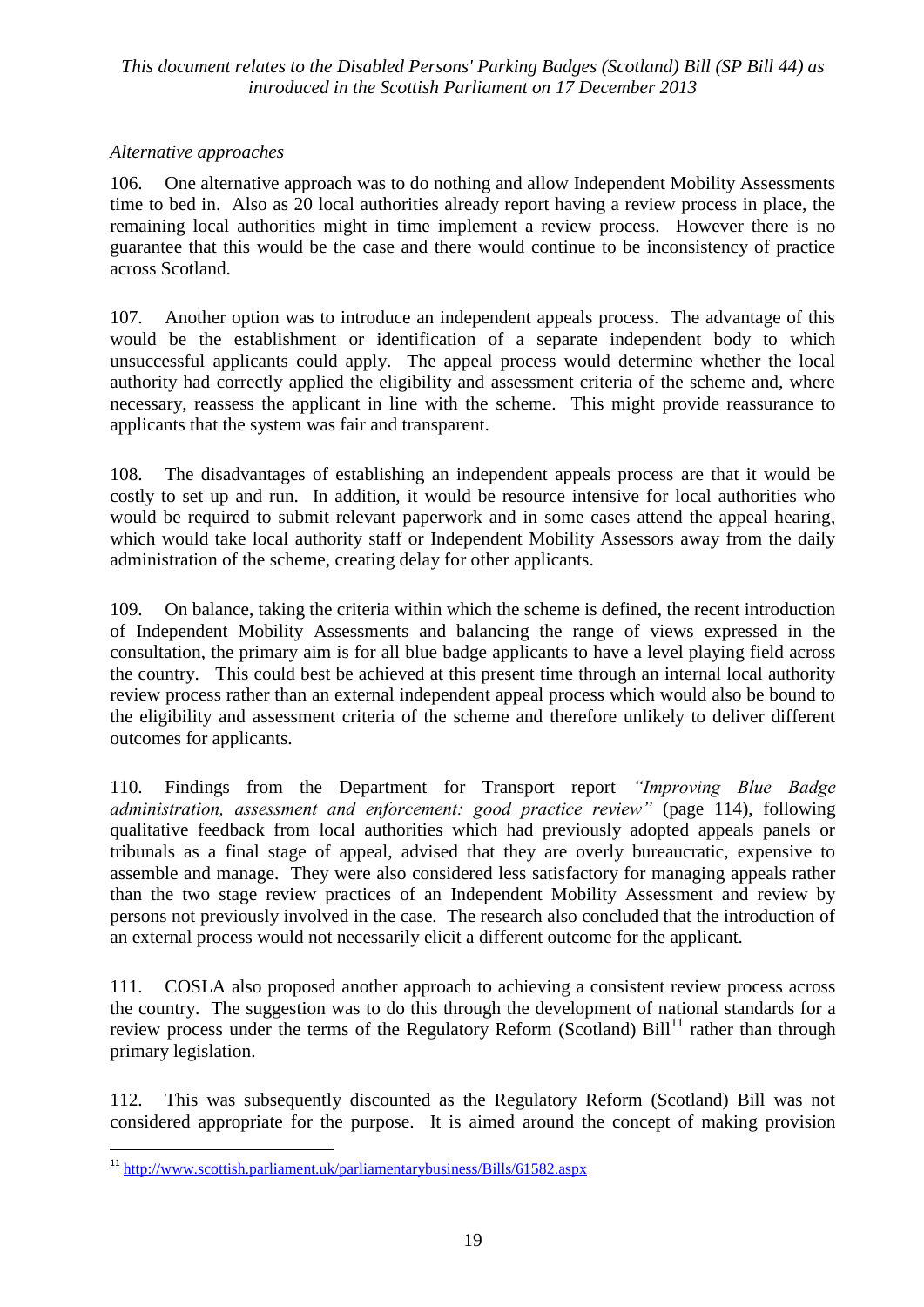about an "activity" (which broadly means a business activity). National standards can be set in connection with what local authorities do in regulating the carrying out of an "activity". The blue badge scheme was not considered to fit with the concept of "activity" envisaged in part 1 of the Regulatory Reform (Scotland) Bill.

#### **EFFECTS ON EQUAL OPPORTUNITIES, HUMAN RIGHTS, ISLAND COMMUNITIES, LOCAL GOVERNMENT, SUSTAINABLE DEVELOPMENT ETC**

#### **Equal opportunities**

113. An Equality Impact Assessment (EQIA) has been carried out and the results will be published. Disability and age are the main protected characteristics impacted by blue badge policy and the Mobility and Access Committee for Scotland provided helpful input to the EQIA framing exercise. Responses to Dennis Robertson's consultation, including those from disability organisations and badge holders, were also taken into account. The EQIA concluded that the proposals in the Bill will impact positively on disabled people who are blue badge holders. By strengthening enforcement powers, the valuable parking concessions provided by the blue badge scheme will be available to disabled people with the greatest mobility needs and allow them to park closer to their chosen destination.

#### **Human rights**

114. It is not considered that there is anything in the Bill which is incompatible with rights under the European Convention on Human Rights. Section 6 paves the way for a review process in relation to local authority decisions concerning eligibility for a blue badge. Since any review would essentially be carried out internally in a local authority, those dealing with the review would not constitute an independent and impartial tribunal for the purposes of Article 6 of the European Convention on Human Rights. It is, however, considered that the existence of judicial review makes the legislative regime compatible with Article 6.

#### **Island communities**

115. The Bill has no differential impact upon island or rural communities.

#### **Local government**

116. The Bill provides local authorities with additional enforcement powers, including cancellation and confiscation of blue badges in certain circumstances. It also requires them to put in place a process to enable applicants who are refused a blue badge on eligibility grounds to seek a review of the local authority decision. The impact of the Bill provisions is set out in detail in this Policy Memorandum and the financial impacts are considered in the accompanying Financial Memorandum.

#### **Sustainable development**

117. The Bill has no negative impact on sustainable development and will have a positive impact on those who hold blue badges.